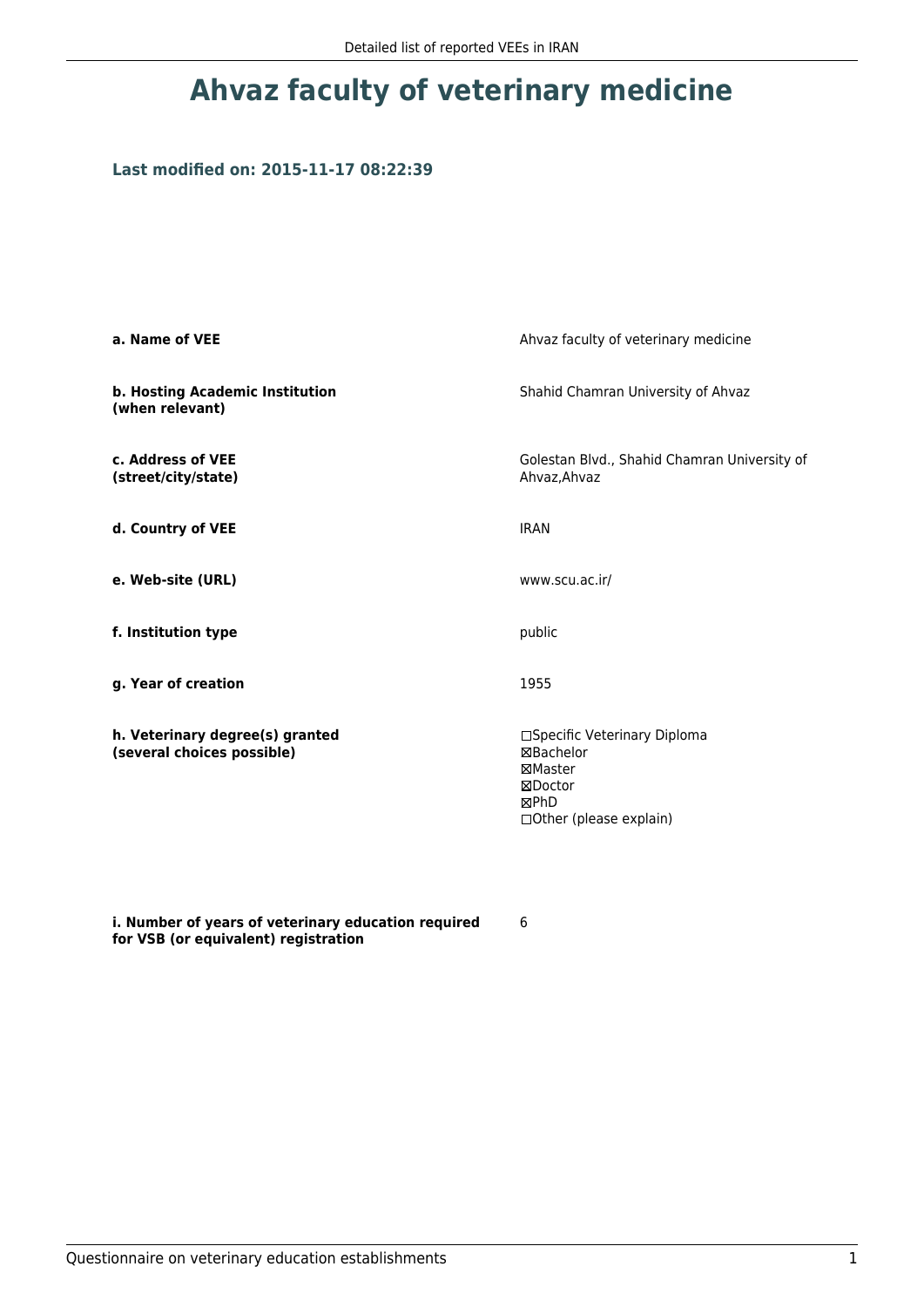|                                                                                                   | 1st Year                                                                                                                                                              | $0 - 50$                                                                                       |
|---------------------------------------------------------------------------------------------------|-----------------------------------------------------------------------------------------------------------------------------------------------------------------------|------------------------------------------------------------------------------------------------|
|                                                                                                   | 2d Year                                                                                                                                                               | $0 - 50$                                                                                       |
|                                                                                                   | 3d Year                                                                                                                                                               | $0 - 50$                                                                                       |
|                                                                                                   | 4th Year                                                                                                                                                              | $0 - 50$                                                                                       |
|                                                                                                   | <b>5th Year</b>                                                                                                                                                       | $0 - 50$                                                                                       |
|                                                                                                   | 6th Year                                                                                                                                                              | $0 - 50$                                                                                       |
|                                                                                                   | 7th Year                                                                                                                                                              |                                                                                                |
| k. Average number of veterinary graduates per year<br>from the establishment                      | $0 - 50$                                                                                                                                                              |                                                                                                |
| I. Minimum education required for admission to the<br>establishment<br>(several choices possible) | ⊠High School University Entrance<br>Qualification<br>□Pre-Veterinary Science Diploma<br>□Pre-Veterinary Science Degree<br>□Other specific VEE entrance qualifications |                                                                                                |
| m. Is there a selection procedure at<br>(several choices possible)                                | <b>⊠National level</b><br>□State level<br>□Establishment level                                                                                                        |                                                                                                |
| n. National accreditation/certification/approval                                                  | Yes                                                                                                                                                                   |                                                                                                |
|                                                                                                   | <b>Accrediting agency:</b>                                                                                                                                            |                                                                                                |
|                                                                                                   | <b>Name of the Agency</b>                                                                                                                                             | Ministry of<br>scence, Research<br>and Technology                                              |
|                                                                                                   | <b>Address of the</b><br><b>Agency</b>                                                                                                                                | Qods township,<br>Sanat square,<br>Khordin Street,<br>Hormozan<br>Ave, South<br>Pirouzan Alley |
|                                                                                                   | Country of the<br><b>Agency</b>                                                                                                                                       | <b>IRAN</b>                                                                                    |
|                                                                                                   | Date granted (yyyy-<br>mm-dd)                                                                                                                                         | 0000-00-00                                                                                     |
|                                                                                                   | <b>Period of validity</b><br>(years)                                                                                                                                  | $\mathbf 0$                                                                                    |
| o. Regional accreditation/certification/approval                                                  | No                                                                                                                                                                    |                                                                                                |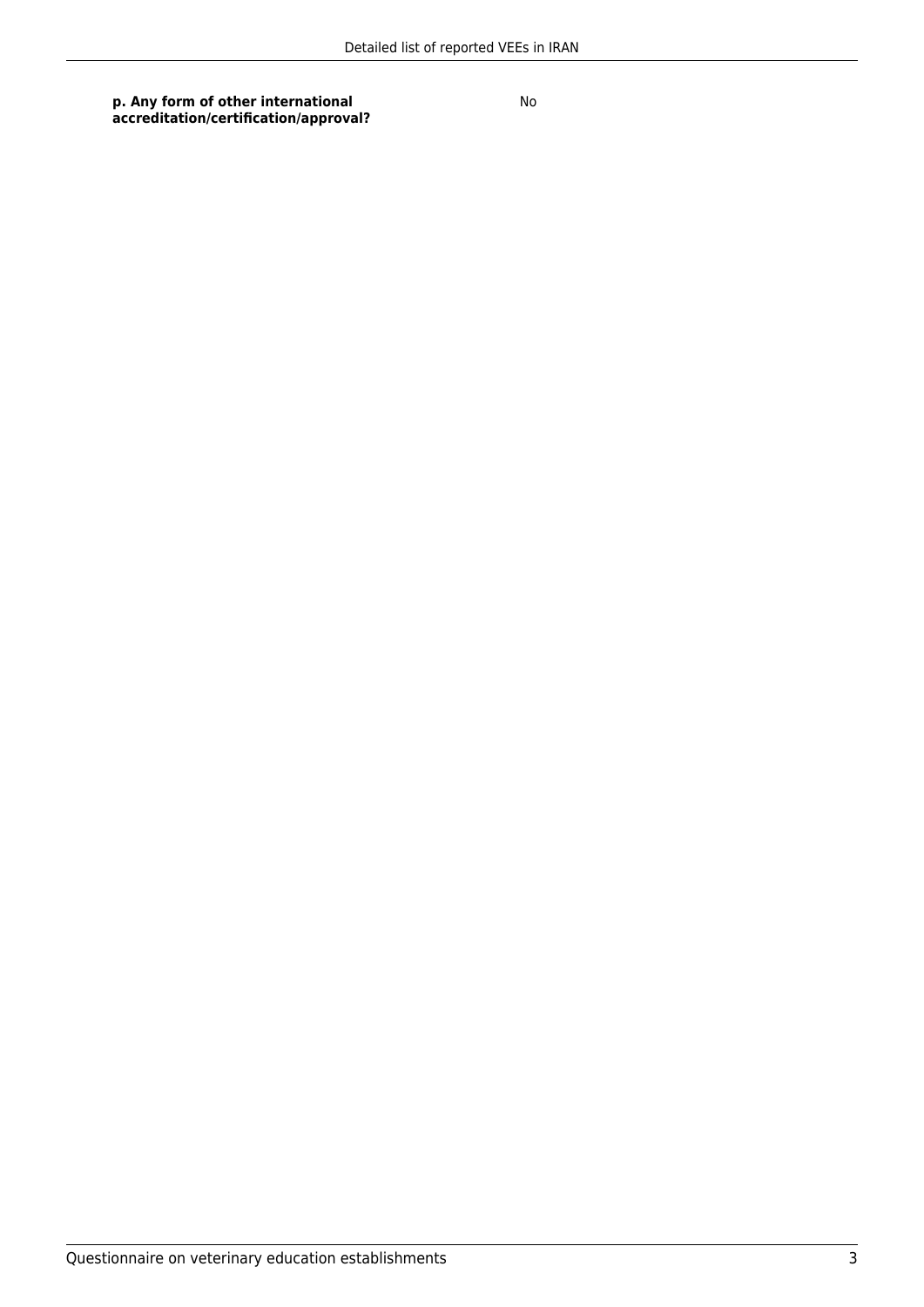# **Faculty of veterinary medicine**

## **Last modified on: 2015-07-04 10:51:31**

| a. Name of VEE                                                | Faculty of veterinary medicine                                                                                     |
|---------------------------------------------------------------|--------------------------------------------------------------------------------------------------------------------|
| b. Hosting Academic Institution<br>(when relevant)            | University of Tehran                                                                                               |
| c. Address of VEE<br>(street/city/state)                      | Qareeb street, Azadi Ave, P.O.<br>Box:14155-6453, Tehran                                                           |
| d. Country of VEE                                             | <b>IRAN</b>                                                                                                        |
| e. Web-site (URL)                                             | http://vetmed.ut.ac.ir                                                                                             |
| f. Institution type                                           | public                                                                                                             |
| g. Year of creation                                           | 1932                                                                                                               |
| h. Veterinary degree(s) granted<br>(several choices possible) | □Specific Veterinary Diploma<br>$\Box$ Bachelor<br>$\square$ Master<br>⊠Doctor<br>⊠PhD<br>□ Other (please explain) |

**i. Number of years of veterinary education required for VSB (or equivalent) registration**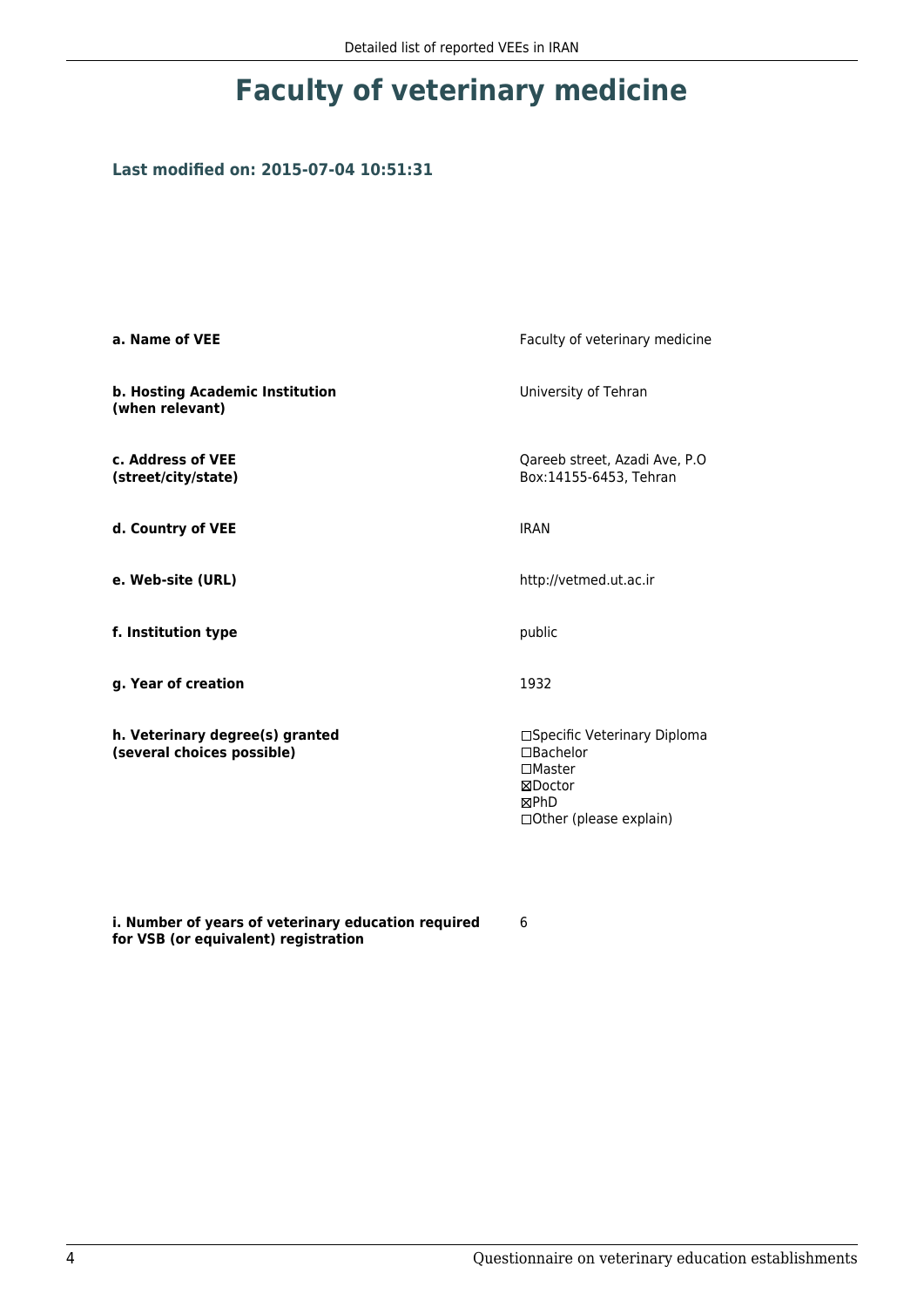|                                                                                                   | 1st Year                                                                                                                                                              | 101-150                                                                                         |
|---------------------------------------------------------------------------------------------------|-----------------------------------------------------------------------------------------------------------------------------------------------------------------------|-------------------------------------------------------------------------------------------------|
|                                                                                                   | 2d Year                                                                                                                                                               | 101-150                                                                                         |
|                                                                                                   | 3d Year                                                                                                                                                               | 101-150                                                                                         |
|                                                                                                   | 4th Year                                                                                                                                                              | 101-150                                                                                         |
|                                                                                                   | <b>5th Year</b>                                                                                                                                                       | 101-150                                                                                         |
|                                                                                                   | 6th Year                                                                                                                                                              | 101-150                                                                                         |
|                                                                                                   | 7th Year                                                                                                                                                              |                                                                                                 |
| k. Average number of veterinary graduates per year<br>from the establishment                      | 101-150                                                                                                                                                               |                                                                                                 |
| I. Minimum education required for admission to the<br>establishment<br>(several choices possible) | ⊠High School University Entrance<br>Qualification<br>□Pre-Veterinary Science Diploma<br>□Pre-Veterinary Science Degree<br>□Other specific VEE entrance qualifications |                                                                                                 |
| m. Is there a selection procedure at<br>(several choices possible)                                | ⊠National level<br>$\Box$ State level<br>□Establishment level                                                                                                         |                                                                                                 |
| n. National accreditation/certification/approval                                                  | Yes                                                                                                                                                                   |                                                                                                 |
|                                                                                                   | <b>Accrediting agency:</b>                                                                                                                                            |                                                                                                 |
|                                                                                                   | <b>Name of the Agency</b>                                                                                                                                             | Ministry of<br>science,<br>Research and<br>Technology                                           |
|                                                                                                   | <b>Address of the</b><br><b>Agency</b>                                                                                                                                | Qods township,<br>Sannat<br>square, Khordin<br>street, Hormozan<br>Ave, South<br>Pirouzan Alley |
|                                                                                                   | <b>Country of the</b><br><b>Agency</b>                                                                                                                                | <b>IRAN</b>                                                                                     |
|                                                                                                   | Date granted (yyyy-<br>mm-dd)                                                                                                                                         | 0000-00-00                                                                                      |
|                                                                                                   | <b>Period of validity</b><br>(years)                                                                                                                                  | 0                                                                                               |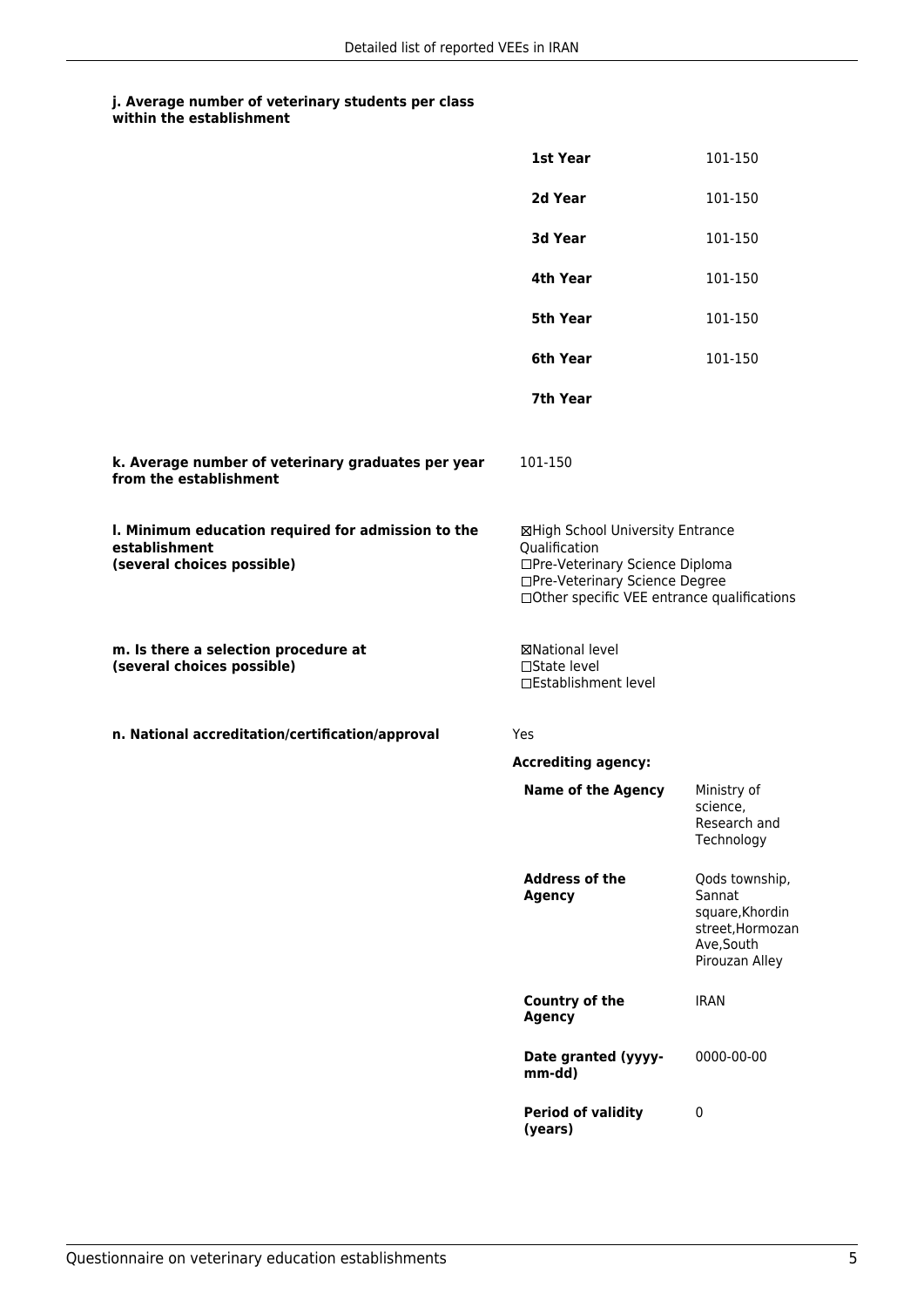**o. Regional accreditation/certification/approval** No

**p. Any form of other international accreditation/certification/approval?**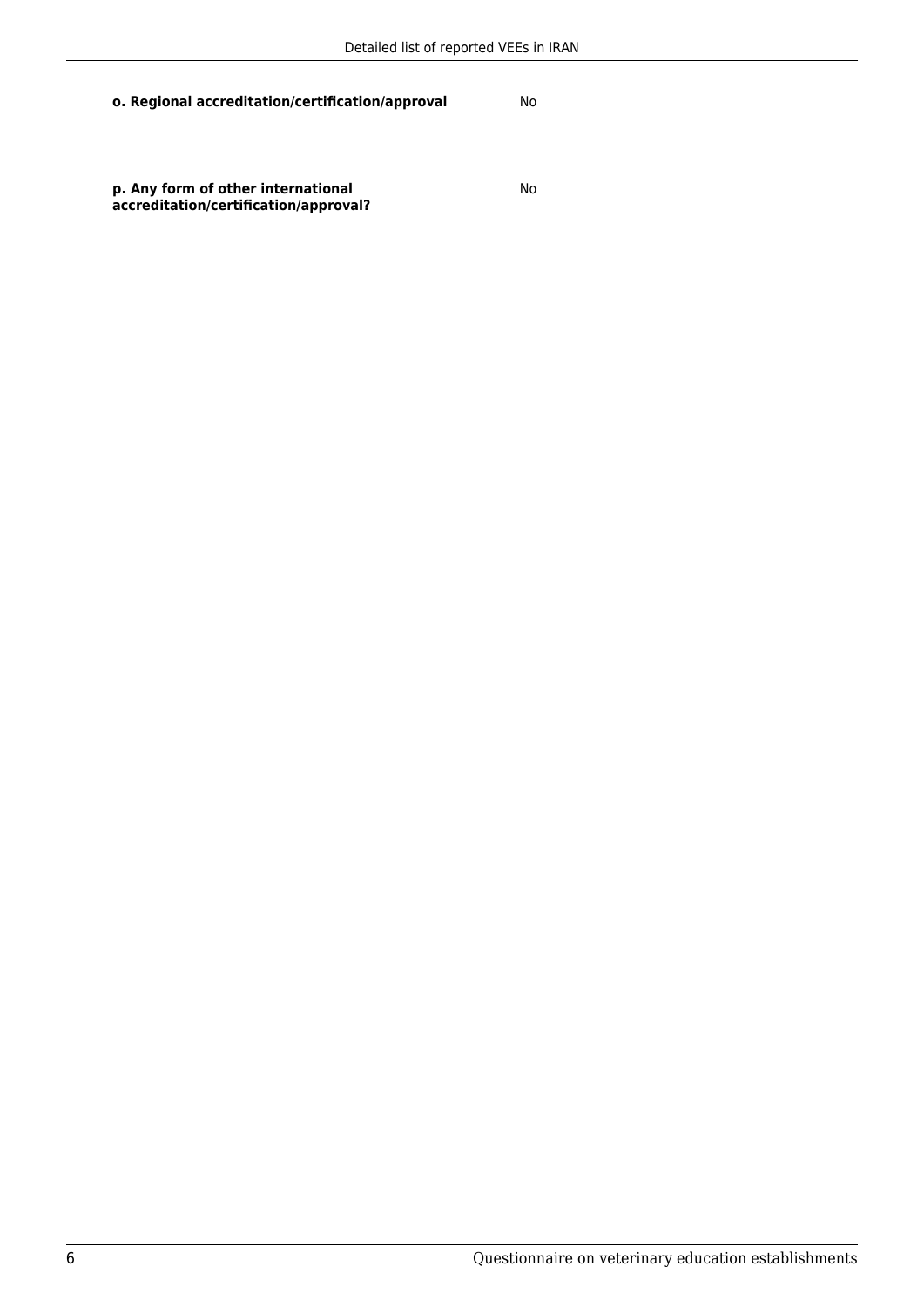# **Garmsar faculty of veterinary medicine**

## **Last modified on: 2015-11-17 12:10:58**

| a. Name of VEE                                                | Garmsar faculty of veterinary medicine                                                                             |  |
|---------------------------------------------------------------|--------------------------------------------------------------------------------------------------------------------|--|
| b. Hosting Academic Institution<br>(when relevant)            | University of Garmsar                                                                                              |  |
| c. Address of VEE<br>(street/city/state)                      | Daneshjo St., Daneshgah Sq., Garmsar Branch<br>of Islamic Azad University                                          |  |
| d. Country of VEE                                             | <b>IRAN</b>                                                                                                        |  |
| e. Web-site (URL)                                             | http://www.iau-garmsar.ac.ir/                                                                                      |  |
| f. Institution type                                           | private                                                                                                            |  |
| g. Year of creation                                           | 1997                                                                                                               |  |
| h. Veterinary degree(s) granted<br>(several choices possible) | □Specific Veterinary Diploma<br>$\Box$ Bachelor<br>$\square$ Master<br>⊠Doctor<br>DPhD<br>□ Other (please explain) |  |

**i. Number of years of veterinary education required for VSB (or equivalent) registration**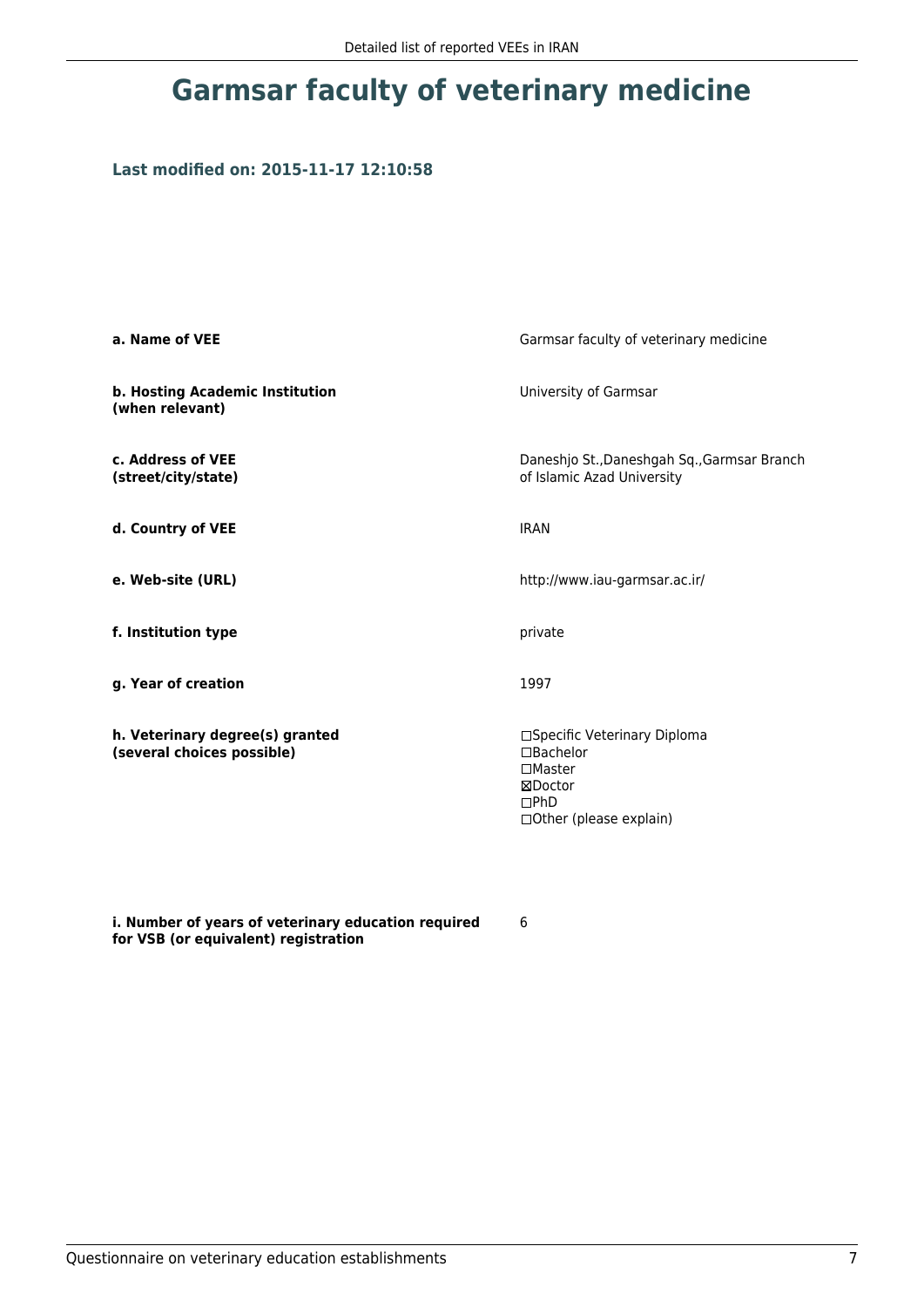|                                                                                                   | 1st Year                                                                                                                                                              | 51-100                                                                                         |
|---------------------------------------------------------------------------------------------------|-----------------------------------------------------------------------------------------------------------------------------------------------------------------------|------------------------------------------------------------------------------------------------|
|                                                                                                   | 2d Year                                                                                                                                                               | 51-100                                                                                         |
|                                                                                                   | 3d Year                                                                                                                                                               | 51-100                                                                                         |
|                                                                                                   | 4th Year                                                                                                                                                              | 51-100                                                                                         |
|                                                                                                   | 5th Year                                                                                                                                                              | 51-100                                                                                         |
|                                                                                                   | 6th Year                                                                                                                                                              | 51-100                                                                                         |
|                                                                                                   | 7th Year                                                                                                                                                              |                                                                                                |
| k. Average number of veterinary graduates per year<br>from the establishment                      | 51-100                                                                                                                                                                |                                                                                                |
| I. Minimum education required for admission to the<br>establishment<br>(several choices possible) | ⊠High School University Entrance<br>Qualification<br>□Pre-Veterinary Science Diploma<br>□Pre-Veterinary Science Degree<br>□Other specific VEE entrance qualifications |                                                                                                |
| m. Is there a selection procedure at<br>(several choices possible)                                | <b>⊠National level</b><br>□State level<br>□Establishment level                                                                                                        |                                                                                                |
| n. National accreditation/certification/approval                                                  | Yes                                                                                                                                                                   |                                                                                                |
|                                                                                                   | <b>Accrediting agency:</b>                                                                                                                                            |                                                                                                |
|                                                                                                   | <b>Name of the Agency</b>                                                                                                                                             | Ministry of<br>science, Research<br>and Technology                                             |
|                                                                                                   | <b>Address of the</b><br><b>Agency</b>                                                                                                                                | Qods township,<br>Sanat square,<br>Khordin Street,<br>Hormozan<br>Ave, South<br>Pirouzan Alley |
|                                                                                                   | <b>Country of the</b><br><b>Agency</b>                                                                                                                                |                                                                                                |
|                                                                                                   | Date granted (yyyy-<br>mm-dd)                                                                                                                                         | 0000-00-00                                                                                     |
|                                                                                                   | <b>Period of validity</b><br>(years)                                                                                                                                  | $\pmb{0}$                                                                                      |
| o. Regional accreditation/certification/approval                                                  | No                                                                                                                                                                    |                                                                                                |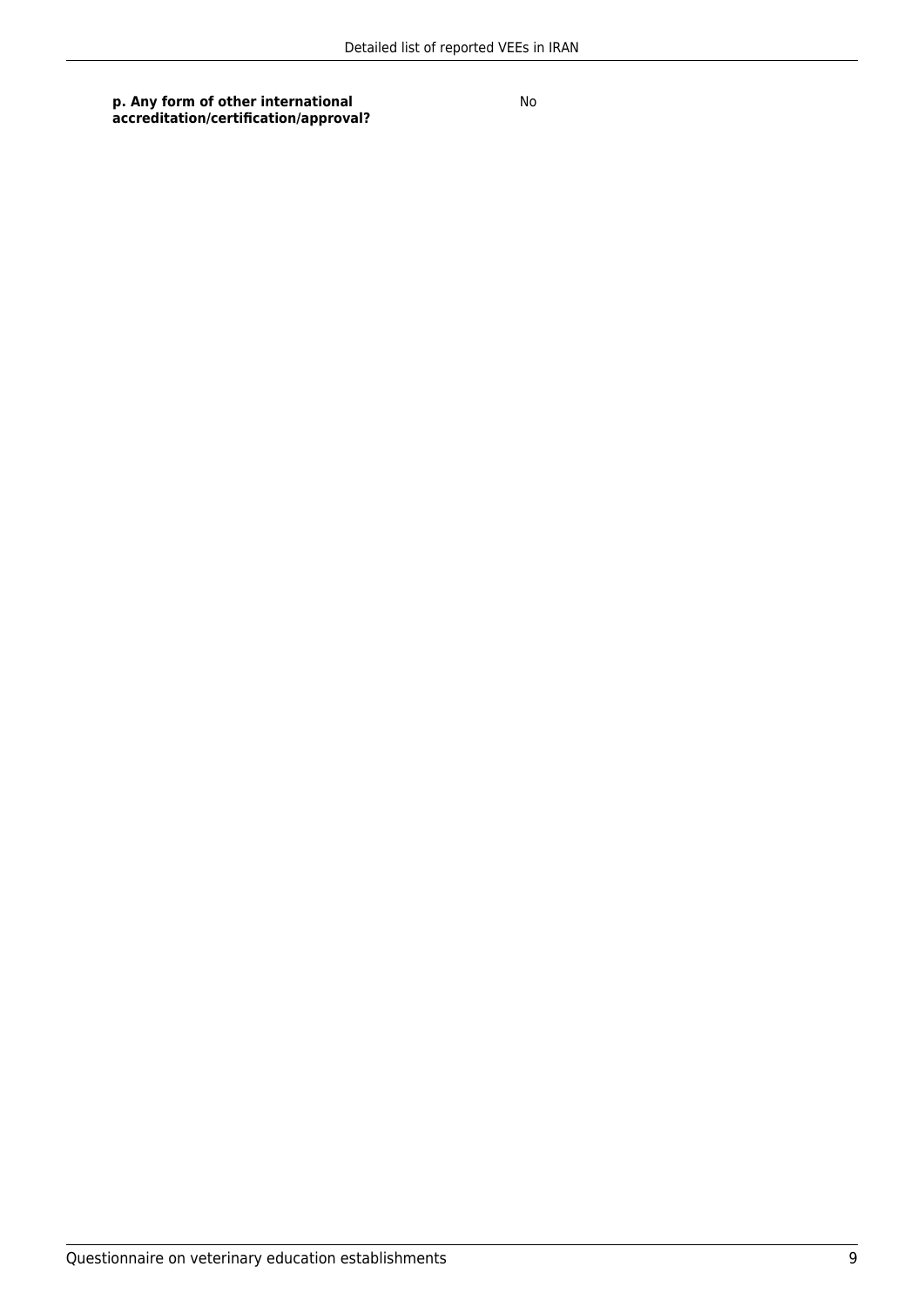# **Karaj faculty of veterinary medicine**

## **Last modified on: 2015-11-17 12:04:05**

| a. Name of VEE                                                | Karaj faculty of veterinary medicine                                                                                       |  |
|---------------------------------------------------------------|----------------------------------------------------------------------------------------------------------------------------|--|
| b. Hosting Academic Institution<br>(when relevant)            | Science & Research Branch of Islamic Azad<br>University                                                                    |  |
| c. Address of VEE<br>(street/city/state)                      | Shohadaye Hesarak Blvd., Daneshgah Sq.,<br>Science & Research Branch of Islamic Azad<br>University                         |  |
| d. Country of VEE                                             | <b>IRAN</b>                                                                                                                |  |
| e. Web-site (URL)                                             | http://www.kiau.ac.ir/persian/dampezeshki/home                                                                             |  |
| f. Institution type                                           | public                                                                                                                     |  |
| g. Year of creation                                           | 1984                                                                                                                       |  |
| h. Veterinary degree(s) granted<br>(several choices possible) | □Specific Veterinary Diploma<br>$\square$ Bachelor<br>$\square$ Master<br>⊠Doctor<br>⊠PhD<br>$\Box$ Other (please explain) |  |

**i. Number of years of veterinary education required for VSB (or equivalent) registration**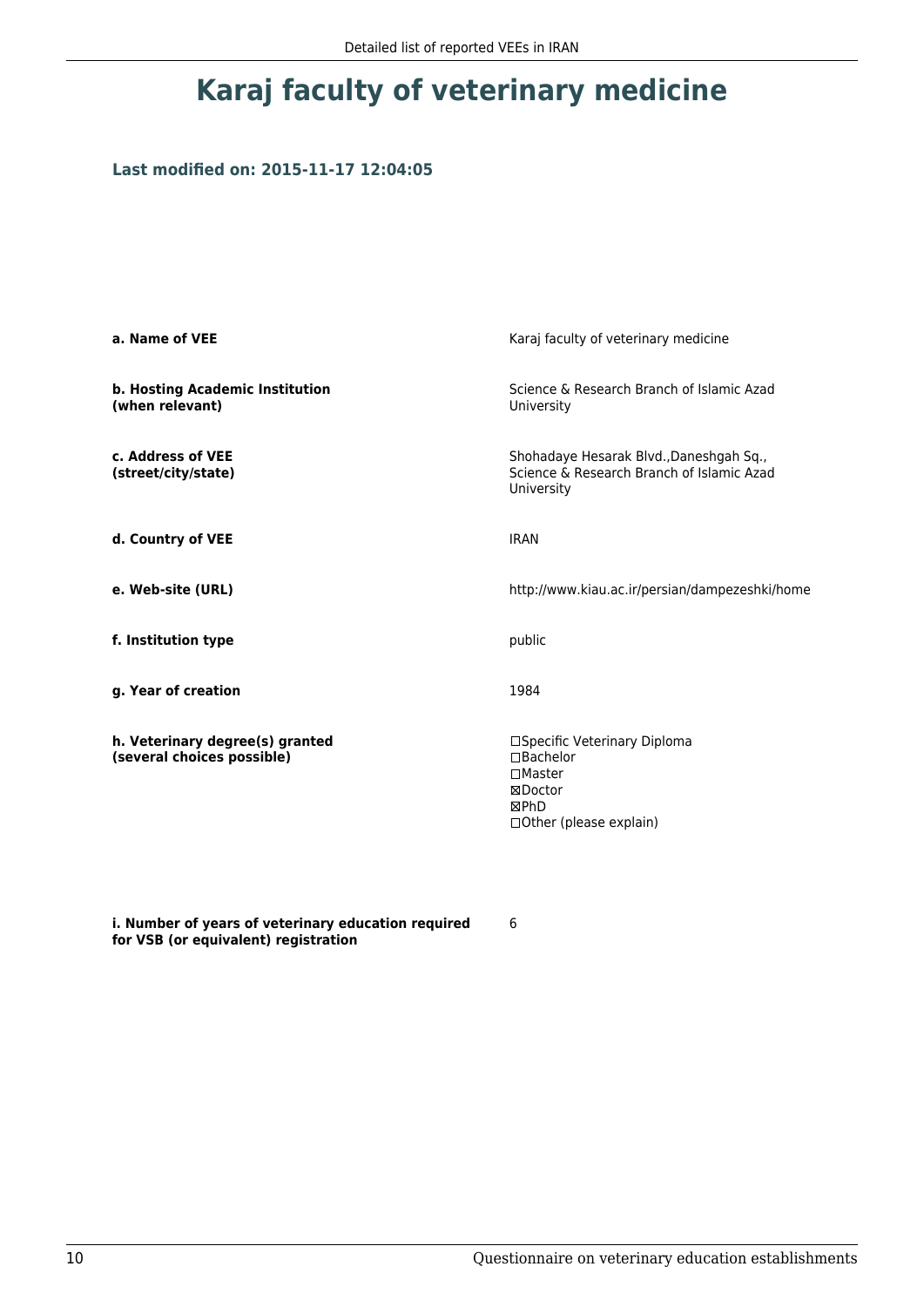|                                                                                                   | 1st Year                                                                                                                                                              | $0 - 50$                                                                                       |
|---------------------------------------------------------------------------------------------------|-----------------------------------------------------------------------------------------------------------------------------------------------------------------------|------------------------------------------------------------------------------------------------|
|                                                                                                   | 2d Year                                                                                                                                                               | $0 - 50$                                                                                       |
|                                                                                                   | 3d Year                                                                                                                                                               | $0 - 50$                                                                                       |
|                                                                                                   | 4th Year                                                                                                                                                              | $0 - 50$                                                                                       |
|                                                                                                   | 5th Year                                                                                                                                                              | $0 - 50$                                                                                       |
|                                                                                                   | 6th Year                                                                                                                                                              | $0 - 50$                                                                                       |
|                                                                                                   | 7th Year                                                                                                                                                              |                                                                                                |
| k. Average number of veterinary graduates per year<br>from the establishment                      | $0 - 50$                                                                                                                                                              |                                                                                                |
| I. Minimum education required for admission to the<br>establishment<br>(several choices possible) | ⊠High School University Entrance<br>Qualification<br>□Pre-Veterinary Science Diploma<br>□Pre-Veterinary Science Degree<br>□Other specific VEE entrance qualifications |                                                                                                |
| m. Is there a selection procedure at<br>(several choices possible)                                | ⊠National level<br>□State level<br>□Establishment level                                                                                                               |                                                                                                |
| n. National accreditation/certification/approval                                                  | Yes                                                                                                                                                                   |                                                                                                |
|                                                                                                   | <b>Accrediting agency:</b>                                                                                                                                            |                                                                                                |
|                                                                                                   | <b>Name of the Agency</b>                                                                                                                                             | Ministry of<br>science, Research<br>and Technology                                             |
|                                                                                                   | <b>Address of the</b><br><b>Agency</b>                                                                                                                                | Qods township,<br>Sanat square,<br>Khordin Street,<br>Hormozan<br>Ave, South<br>Pirouzan Alley |
|                                                                                                   | Country of the<br><b>Agency</b>                                                                                                                                       | <b>IRAN</b>                                                                                    |
|                                                                                                   | Date granted (yyyy-<br>mm-dd)                                                                                                                                         | 0000-00-00                                                                                     |
|                                                                                                   | <b>Period of validity</b><br>(years)                                                                                                                                  | $\mathbf 0$                                                                                    |
| o. Regional accreditation/certification/approval                                                  | No                                                                                                                                                                    |                                                                                                |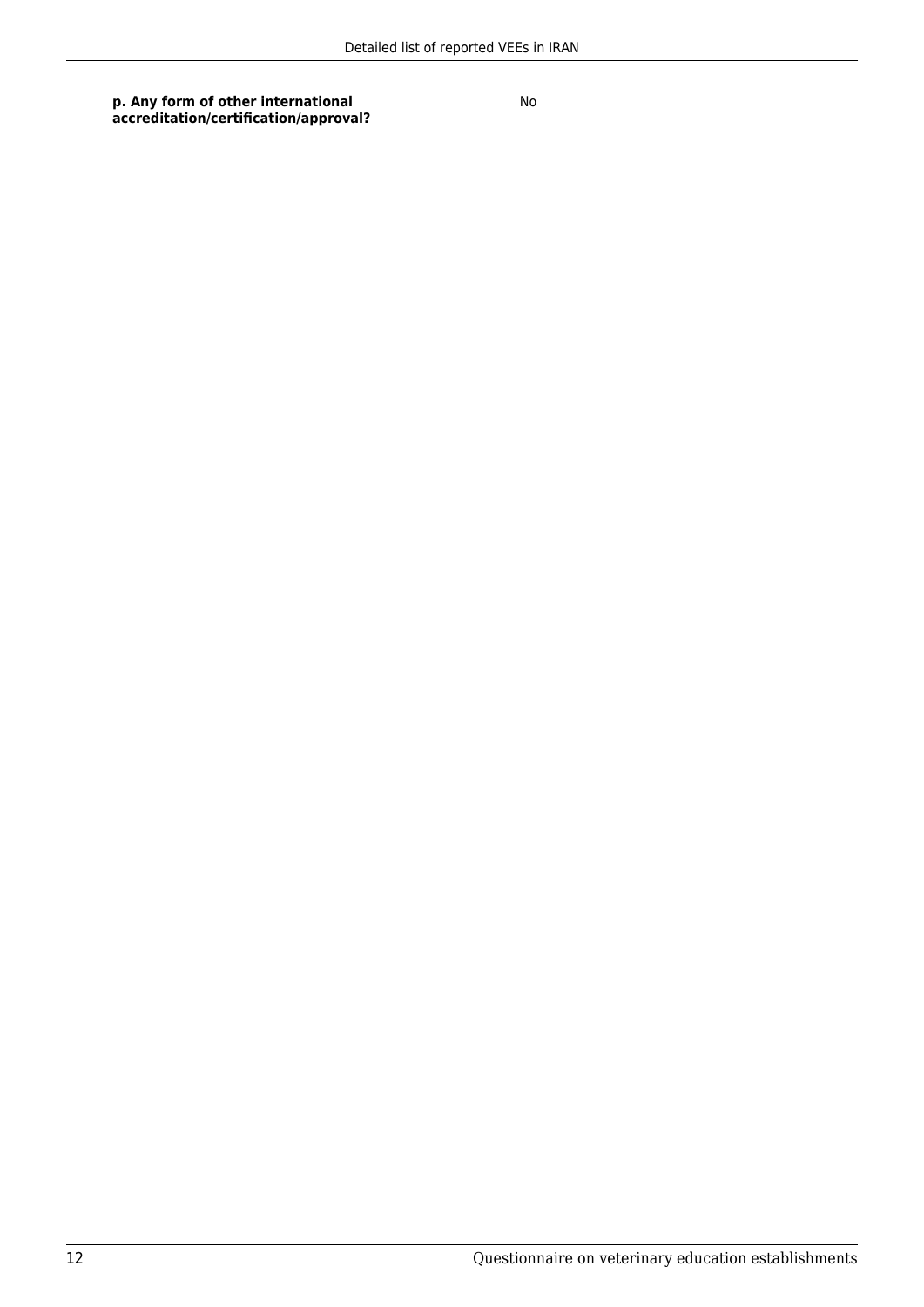# **Kerman faculty of veterinary medicine**

## **Last modified on: 2015-11-17 10:04:05**

| a. Name of VEE                                                | Kerman faculty of veterinary medicine                                                               |  |
|---------------------------------------------------------------|-----------------------------------------------------------------------------------------------------|--|
| b. Hosting Academic Institution<br>(when relevant)            | Shahid Bahonar university of Kerman                                                                 |  |
| c. Address of VEE<br>(street/city/state)                      | Afzalipour Sq., Imam Khomeini Highway,<br>Shahid Bahonar University of Kerman, Kerman               |  |
| d. Country of VEE                                             | <b>IRAN</b>                                                                                         |  |
| e. Web-site (URL)                                             | http://www.uk.ac.ir/DanDam                                                                          |  |
| f. Institution type                                           | public                                                                                              |  |
| g. Year of creation                                           | 1991                                                                                                |  |
| h. Veterinary degree(s) granted<br>(several choices possible) | □Specific Veterinary Diploma<br>□Bachelor<br>⊠Master<br>⊠Doctor<br>⊠PhD<br>□ Other (please explain) |  |

**i. Number of years of veterinary education required for VSB (or equivalent) registration**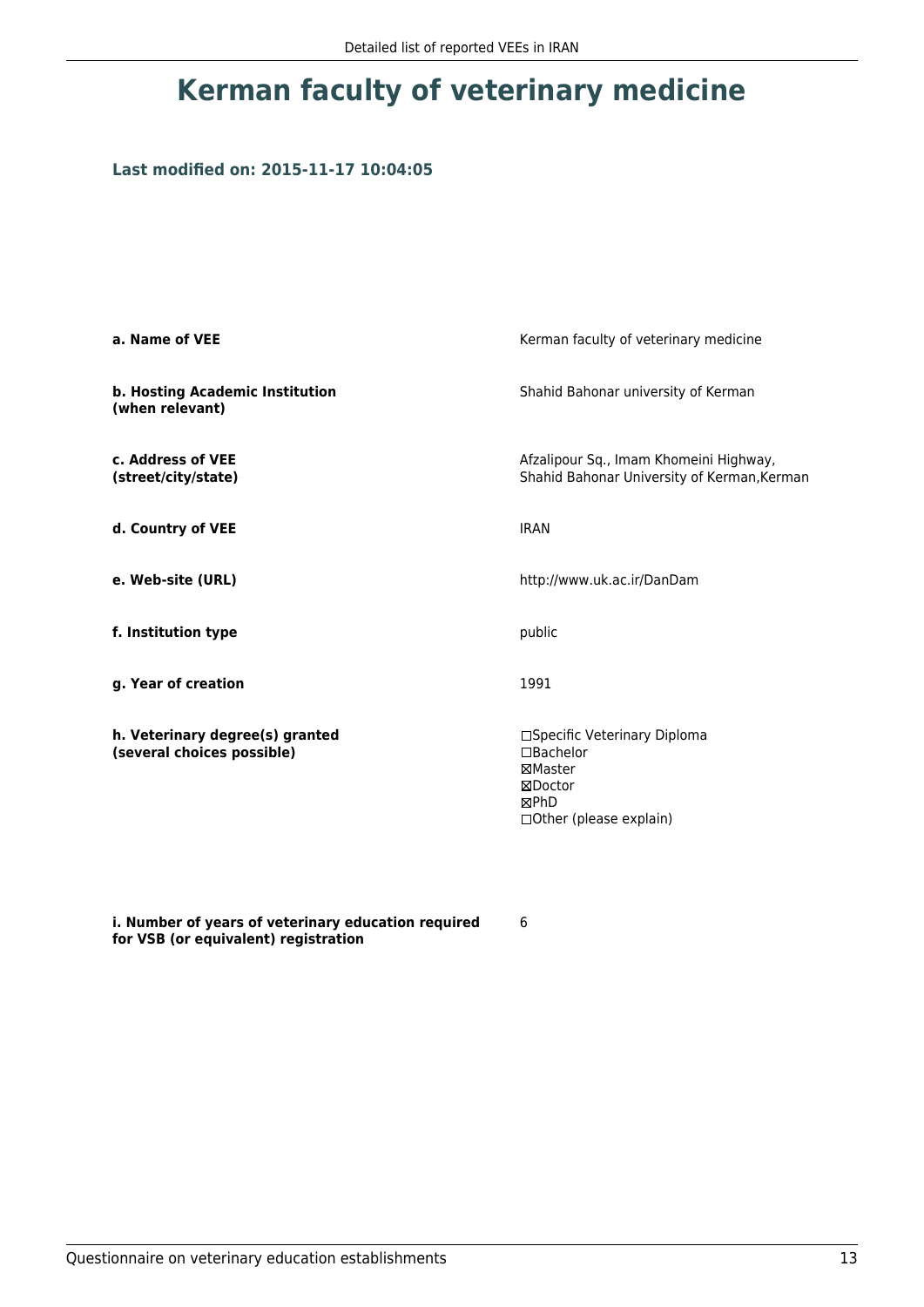|                                                                                                   | 1st Year                                                                                                                                                              | $0 - 50$                                                                                       |
|---------------------------------------------------------------------------------------------------|-----------------------------------------------------------------------------------------------------------------------------------------------------------------------|------------------------------------------------------------------------------------------------|
|                                                                                                   | 2d Year                                                                                                                                                               | $0 - 50$                                                                                       |
|                                                                                                   | 3d Year                                                                                                                                                               | $0 - 50$                                                                                       |
|                                                                                                   | 4th Year                                                                                                                                                              | $0 - 50$                                                                                       |
|                                                                                                   | <b>5th Year</b>                                                                                                                                                       | $0 - 50$                                                                                       |
|                                                                                                   | 6th Year                                                                                                                                                              | $0 - 50$                                                                                       |
|                                                                                                   | 7th Year                                                                                                                                                              |                                                                                                |
| k. Average number of veterinary graduates per year<br>from the establishment                      | $0 - 50$                                                                                                                                                              |                                                                                                |
| I. Minimum education required for admission to the<br>establishment<br>(several choices possible) | ⊠High School University Entrance<br>Qualification<br>□Pre-Veterinary Science Diploma<br>□Pre-Veterinary Science Degree<br>□Other specific VEE entrance qualifications |                                                                                                |
| m. Is there a selection procedure at<br>(several choices possible)                                | ⊠National level<br>□State level<br>□Establishment level                                                                                                               |                                                                                                |
| n. National accreditation/certification/approval                                                  | Yes                                                                                                                                                                   |                                                                                                |
|                                                                                                   | <b>Accrediting agency:</b>                                                                                                                                            |                                                                                                |
|                                                                                                   | <b>Name of the Agency</b>                                                                                                                                             | Ministry of<br>science, Research<br>and Technology                                             |
|                                                                                                   | <b>Address of the</b><br><b>Agency</b>                                                                                                                                | Qods township,<br>Sanat square,<br>Khordin Street,<br>Hormozan<br>Ave, South<br>Pirouzan Alley |
|                                                                                                   | <b>Country of the</b><br><b>Agency</b>                                                                                                                                |                                                                                                |
|                                                                                                   | Date granted (yyyy-<br>mm-dd)                                                                                                                                         | 0000-00-00                                                                                     |
|                                                                                                   | <b>Period of validity</b><br>(years)                                                                                                                                  | $\pmb{0}$                                                                                      |
| o. Regional accreditation/certification/approval                                                  | No                                                                                                                                                                    |                                                                                                |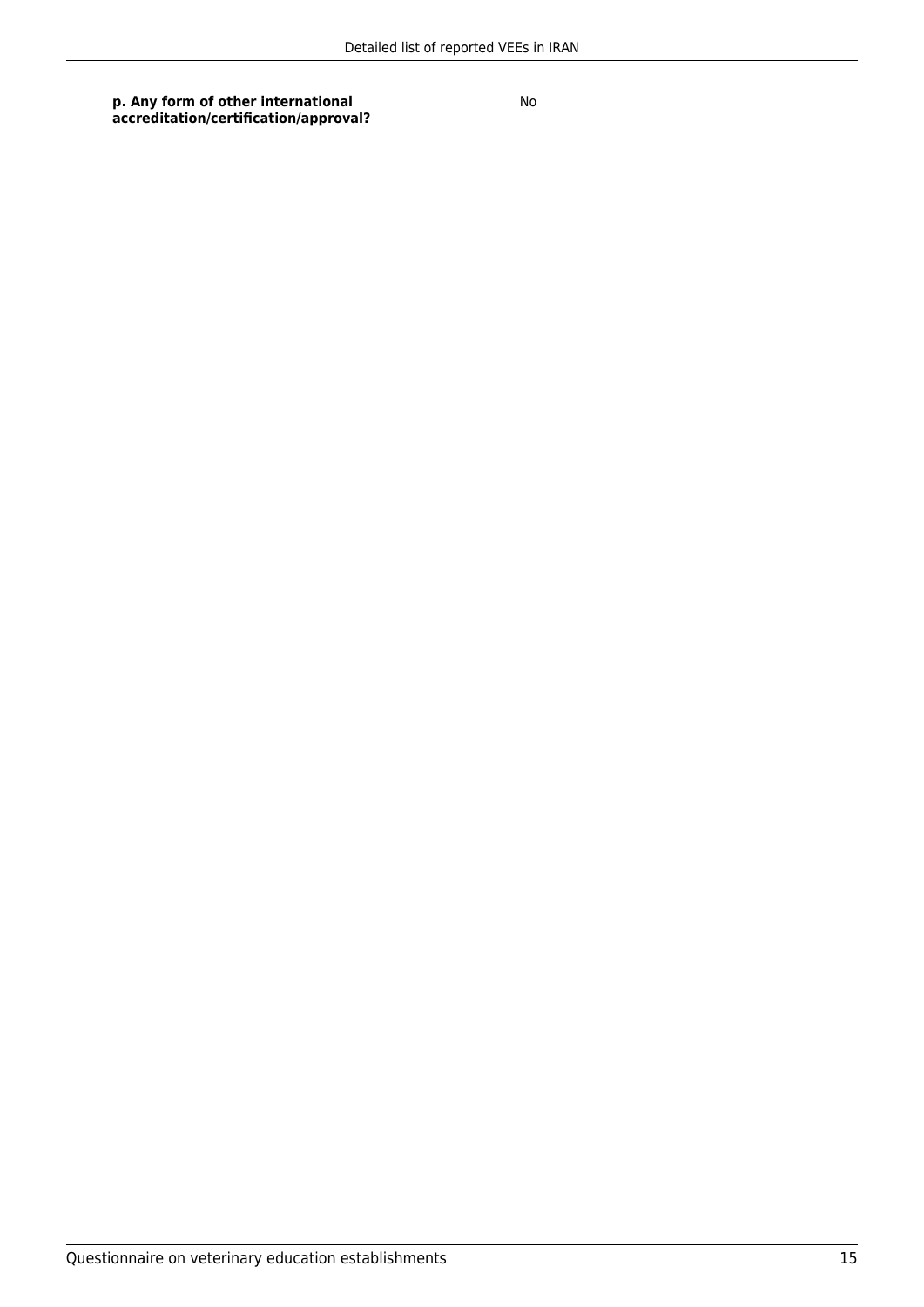# **Mashad faculty of veterinary medicine**

## **Last modified on: 2015-11-17 09:53:20**

| a. Name of VEE                                                | Mashad faculty of veterinary medicine                                                               |  |
|---------------------------------------------------------------|-----------------------------------------------------------------------------------------------------|--|
| b. Hosting Academic Institution<br>(when relevant)            | Ferdowsi university of Mashad                                                                       |  |
| c. Address of VEE<br>(street/city/state)                      | Azadi Sq., Ferdowsi university of Mashhad,<br>Mashhad                                               |  |
| d. Country of VEE                                             | <b>IRAN</b>                                                                                         |  |
| e. Web-site (URL)                                             | http://vetmed.ut.ac.ir                                                                              |  |
| f. Institution type                                           | public                                                                                              |  |
| g. Year of creation                                           | 1978                                                                                                |  |
| h. Veterinary degree(s) granted<br>(several choices possible) | □Specific Veterinary Diploma<br>□Bachelor<br>⊠Master<br>⊠Doctor<br>⊠PhD<br>□ Other (please explain) |  |

**i. Number of years of veterinary education required for VSB (or equivalent) registration**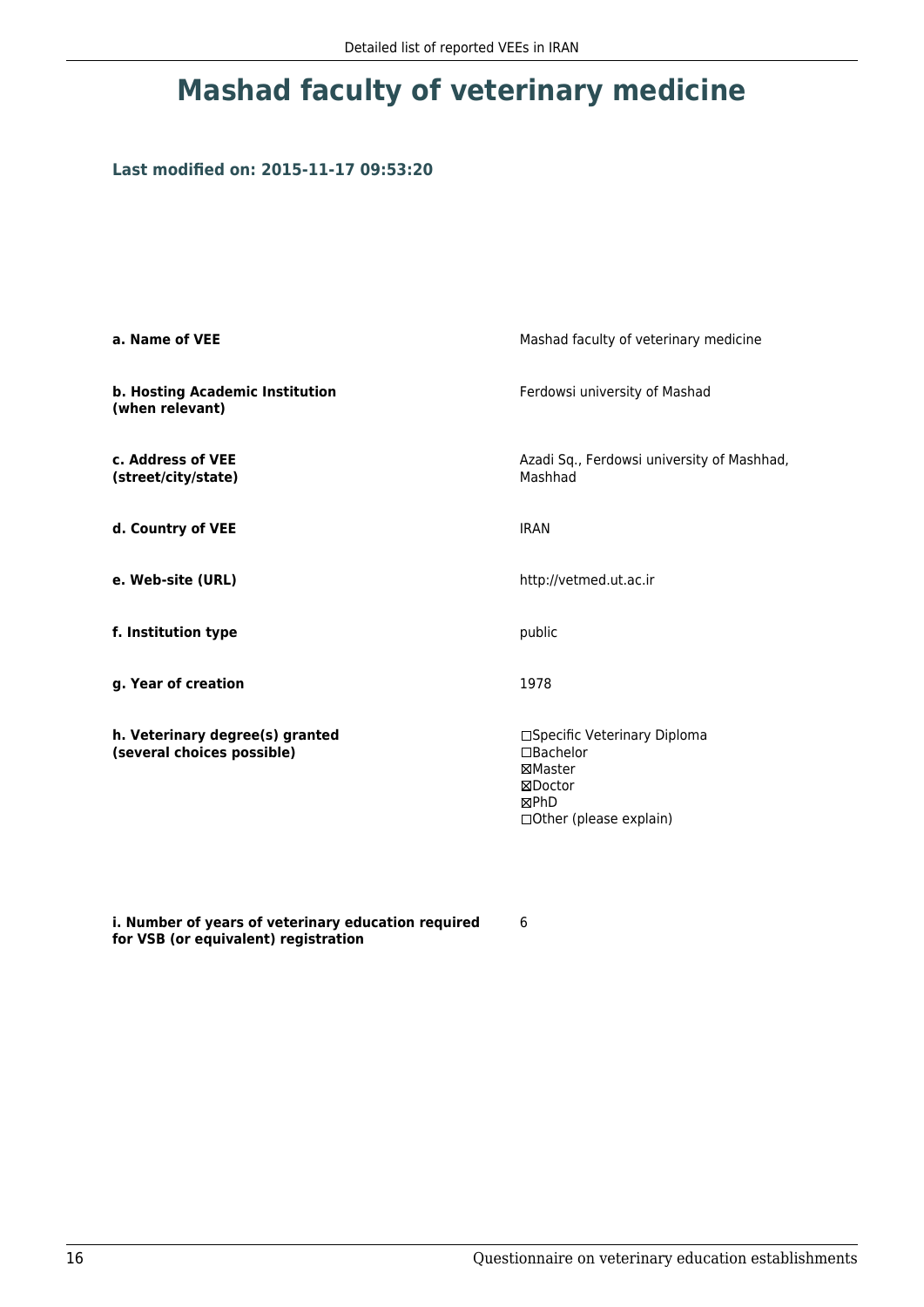|                                                                                                   | 1st Year                                                                                                                                                              | 51-100                                                                                         |
|---------------------------------------------------------------------------------------------------|-----------------------------------------------------------------------------------------------------------------------------------------------------------------------|------------------------------------------------------------------------------------------------|
|                                                                                                   | 2d Year                                                                                                                                                               | 51-100                                                                                         |
|                                                                                                   | 3d Year                                                                                                                                                               | 51-100                                                                                         |
|                                                                                                   | 4th Year                                                                                                                                                              | 51-100                                                                                         |
|                                                                                                   | <b>5th Year</b>                                                                                                                                                       | 51-100                                                                                         |
|                                                                                                   | 6th Year                                                                                                                                                              | 51-100                                                                                         |
|                                                                                                   | 7th Year                                                                                                                                                              |                                                                                                |
| k. Average number of veterinary graduates per year<br>from the establishment                      | 51-100                                                                                                                                                                |                                                                                                |
| I. Minimum education required for admission to the<br>establishment<br>(several choices possible) | ⊠High School University Entrance<br>Qualification<br>□Pre-Veterinary Science Diploma<br>□Pre-Veterinary Science Degree<br>□Other specific VEE entrance qualifications |                                                                                                |
| m. Is there a selection procedure at<br>(several choices possible)                                | <b>⊠National level</b><br>□State level<br>□Establishment level                                                                                                        |                                                                                                |
| n. National accreditation/certification/approval                                                  | Yes                                                                                                                                                                   |                                                                                                |
|                                                                                                   | <b>Accrediting agency:</b>                                                                                                                                            |                                                                                                |
|                                                                                                   | <b>Name of the Agency</b>                                                                                                                                             | Ministry of<br>science, Research<br>and Technology                                             |
|                                                                                                   | <b>Address of the</b><br><b>Agency</b>                                                                                                                                | Qods township,<br>Sanat square,<br>Khordin Street,<br>Hormozan<br>Ave, South<br>Pirouzan Alley |
|                                                                                                   | Country of the<br><b>Agency</b>                                                                                                                                       |                                                                                                |
|                                                                                                   | Date granted (yyyy-<br>mm-dd)                                                                                                                                         | 0000-00-00                                                                                     |
|                                                                                                   | <b>Period of validity</b><br>(years)                                                                                                                                  | $\pmb{0}$                                                                                      |
| o. Regional accreditation/certification/approval                                                  | No                                                                                                                                                                    |                                                                                                |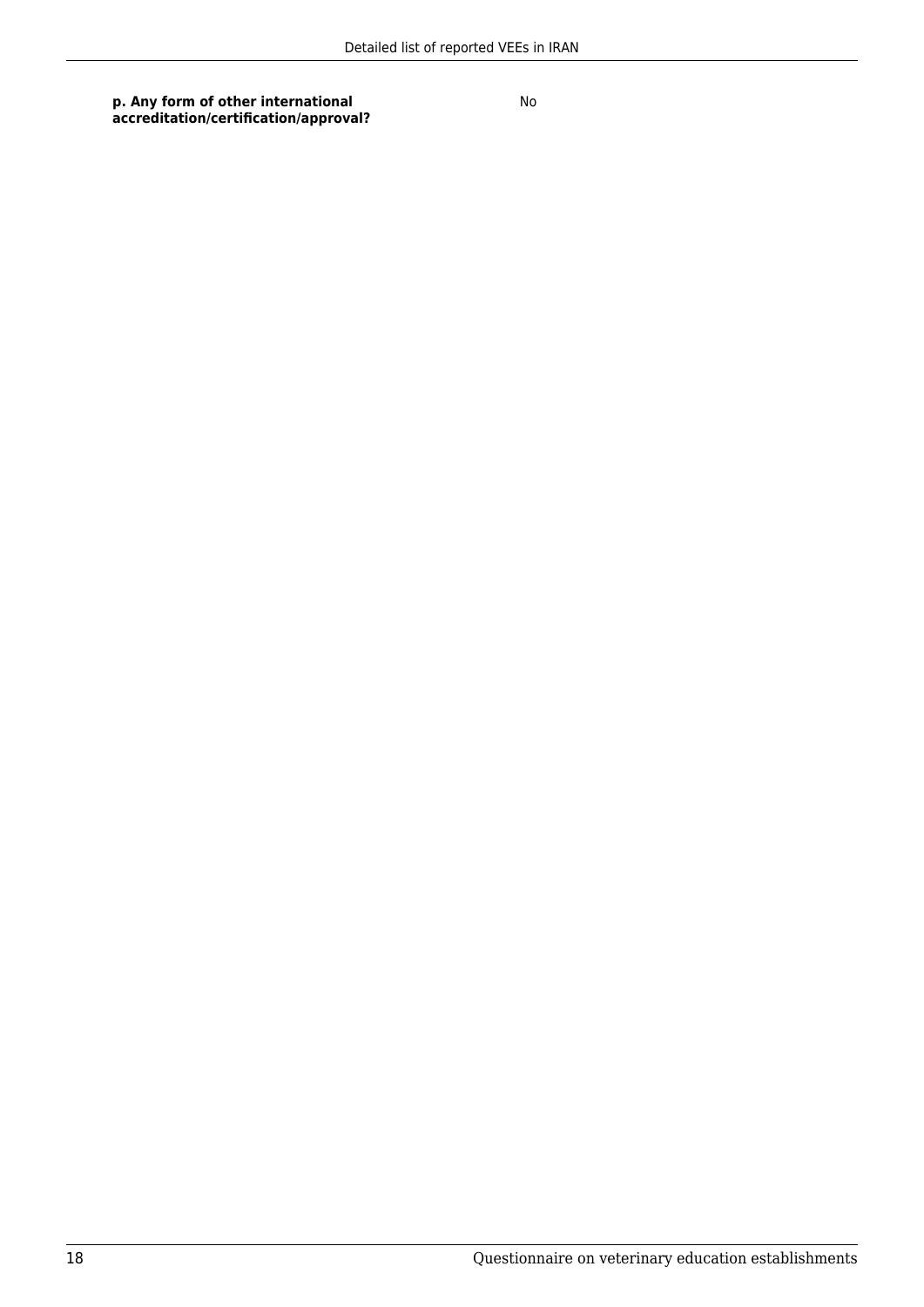# **Semnan faculty of veterinary medicine**

## **Last modified on: 2015-11-17 11:37:17**

| a. Name of VEE                                                | Semnan faculty of veterinary medicine                                                                        |  |
|---------------------------------------------------------------|--------------------------------------------------------------------------------------------------------------|--|
| b. Hosting Academic Institution<br>(when relevant)            | University of Semnan                                                                                         |  |
| c. Address of VEE<br>(street/city/state)                      | Daneshgah Sq.-Km 5 Semnan to Damghan<br>Road, Semnan                                                         |  |
| d. Country of VEE                                             | <b>IRAN</b>                                                                                                  |  |
| e. Web-site (URL)                                             | /www.semnan.ac.ir                                                                                            |  |
| f. Institution type                                           | public                                                                                                       |  |
| g. Year of creation                                           | 2013                                                                                                         |  |
| h. Veterinary degree(s) granted<br>(several choices possible) | □Specific Veterinary Diploma<br>$\square$ Bachelor<br>⊠Master<br>⊠Doctor<br>DPhD<br>□ Other (please explain) |  |

**i. Number of years of veterinary education required for VSB (or equivalent) registration**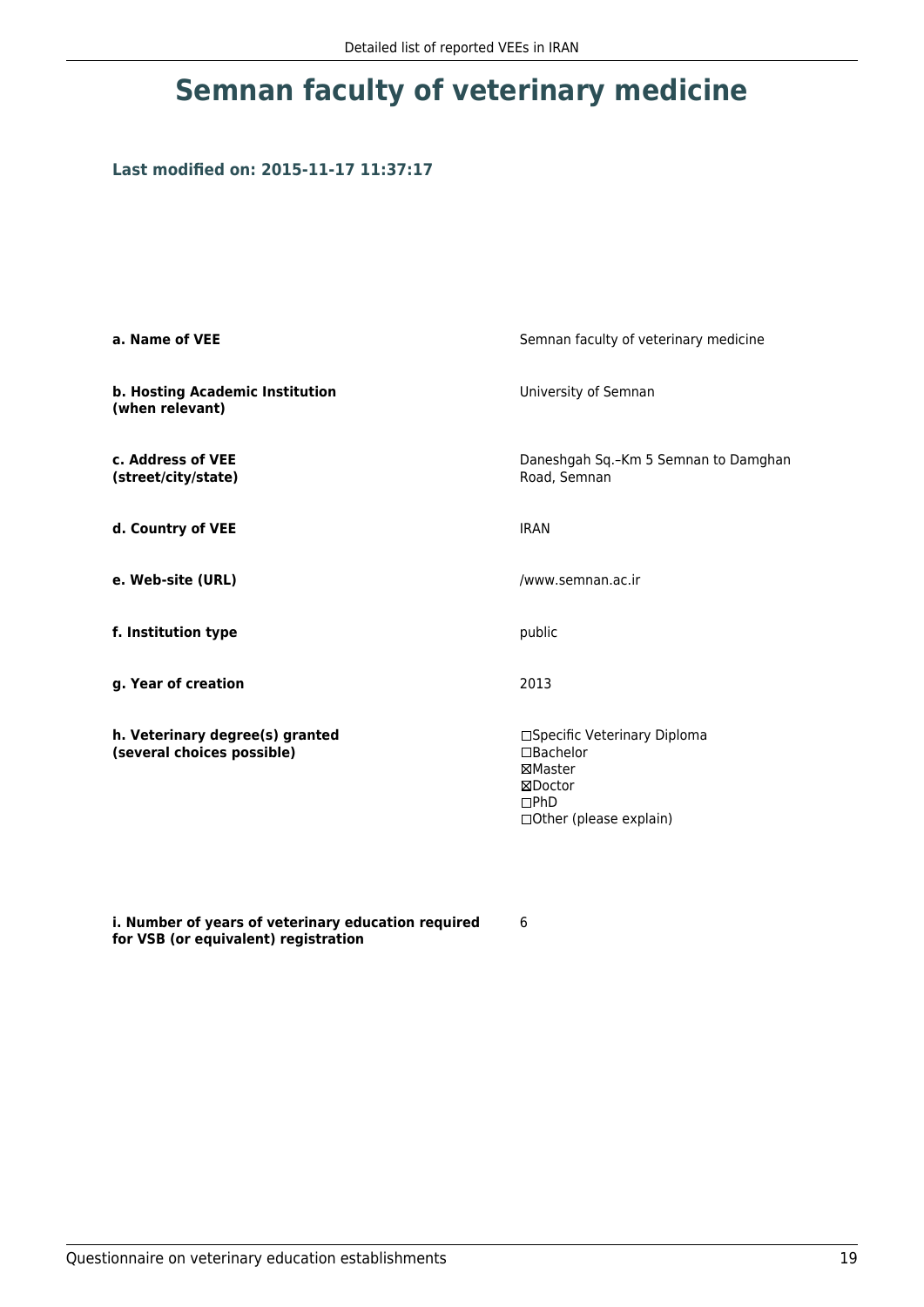|                                                                                                   | 1st Year                                                                                                                                                               | $0 - 50$                                                                                       |
|---------------------------------------------------------------------------------------------------|------------------------------------------------------------------------------------------------------------------------------------------------------------------------|------------------------------------------------------------------------------------------------|
|                                                                                                   | 2d Year                                                                                                                                                                | $0 - 50$                                                                                       |
|                                                                                                   | 3d Year                                                                                                                                                                | $0 - 50$                                                                                       |
|                                                                                                   | 4th Year                                                                                                                                                               | $0 - 50$                                                                                       |
|                                                                                                   | 5th Year                                                                                                                                                               | $0 - 50$                                                                                       |
|                                                                                                   | 6th Year                                                                                                                                                               | $0 - 50$                                                                                       |
|                                                                                                   | 7th Year                                                                                                                                                               |                                                                                                |
| k. Average number of veterinary graduates per year<br>from the establishment                      | $0 - 50$                                                                                                                                                               |                                                                                                |
| I. Minimum education required for admission to the<br>establishment<br>(several choices possible) | ⊠High School University Entrance<br>Qualification<br>□Pre-Veterinary Science Diploma<br>□Pre-Veterinary Science Degree<br>□ Other specific VEE entrance qualifications |                                                                                                |
| m. Is there a selection procedure at<br>(several choices possible)                                | ⊠National level<br>□State level<br>□Establishment level                                                                                                                |                                                                                                |
| n. National accreditation/certification/approval                                                  | Yes                                                                                                                                                                    |                                                                                                |
|                                                                                                   | <b>Accrediting agency:</b>                                                                                                                                             |                                                                                                |
|                                                                                                   | <b>Name of the Agency</b>                                                                                                                                              | Ministry of<br>science, Research<br>and Technology                                             |
|                                                                                                   | <b>Address of the</b><br><b>Agency</b>                                                                                                                                 | Qods township,<br>Sanat square,<br>Khordin Street,<br>Hormozan<br>Ave, South<br>Pirouzan Alley |
|                                                                                                   | <b>Country of the</b><br><b>Agency</b>                                                                                                                                 |                                                                                                |
|                                                                                                   | Date granted (yyyy-<br>mm-dd)                                                                                                                                          | 0000-00-00                                                                                     |
|                                                                                                   | <b>Period of validity</b><br>(years)                                                                                                                                   | $\mathbf 0$                                                                                    |
| o. Regional accreditation/certification/approval                                                  | No                                                                                                                                                                     |                                                                                                |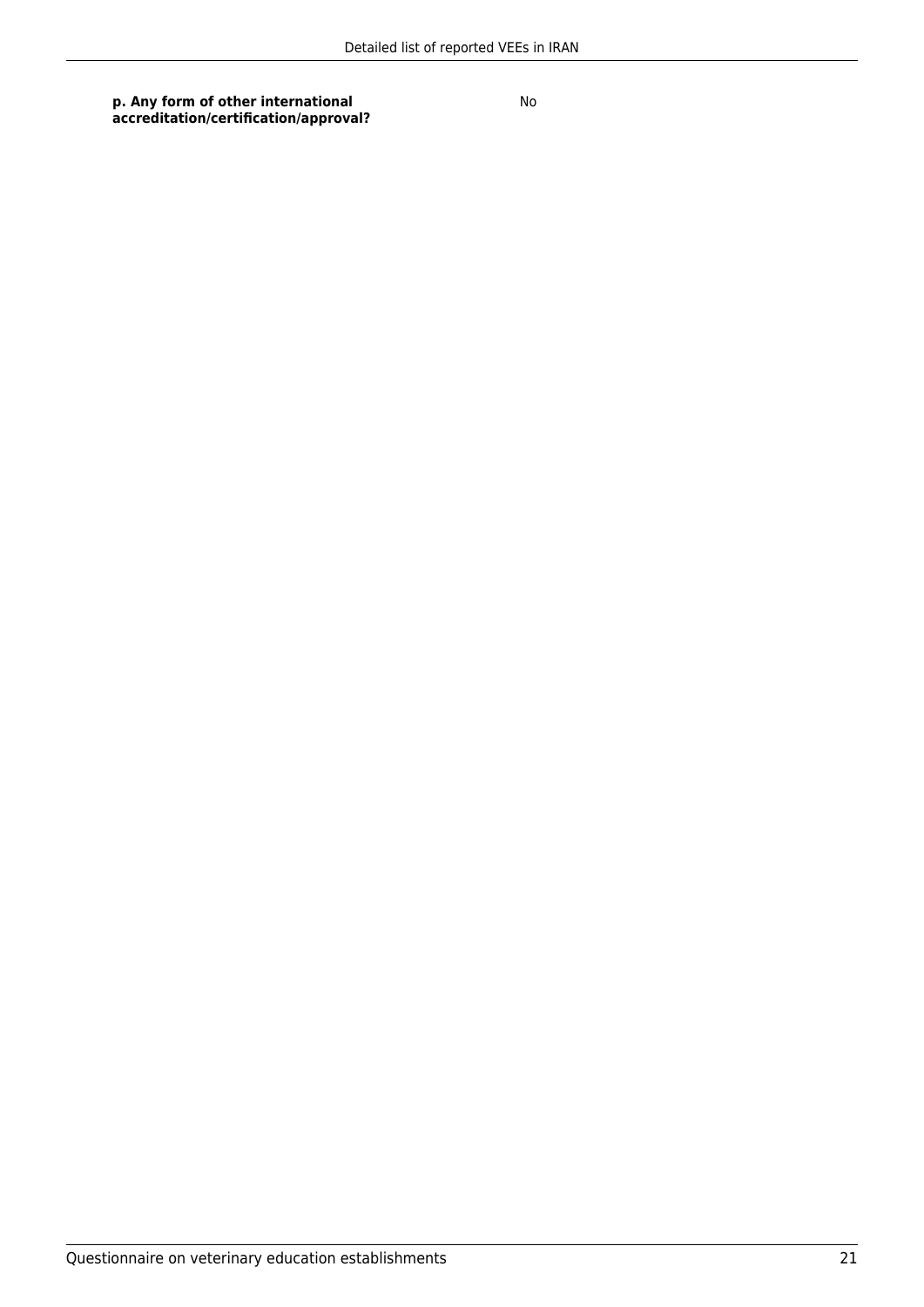# **Shahrekord faculty of veterinary medicine**

## **Last modified on: 2015-11-17 11:49:19**

| a. Name of VEE                                                | Shahrekord faculty of veterinary medicine                                                                 |
|---------------------------------------------------------------|-----------------------------------------------------------------------------------------------------------|
| b. Hosting Academic Institution<br>(when relevant)            | Sharekord university                                                                                      |
| c. Address of VEE<br>(street/city/state)                      | Shahrekord University, Rahbar Blvd.,<br>Shahrekord                                                        |
| d. Country of VEE                                             | <b>IRAN</b>                                                                                               |
| e. Web-site (URL)                                             | http://www.sku.ac.ir                                                                                      |
| f. Institution type                                           | public                                                                                                    |
| g. Year of creation                                           | 1992                                                                                                      |
| h. Veterinary degree(s) granted<br>(several choices possible) | □Specific Veterinary Diploma<br>$\Box$ Bachelor<br>⊠Master<br>⊠Doctor<br>DPhD<br>□ Other (please explain) |

**i. Number of years of veterinary education required for VSB (or equivalent) registration**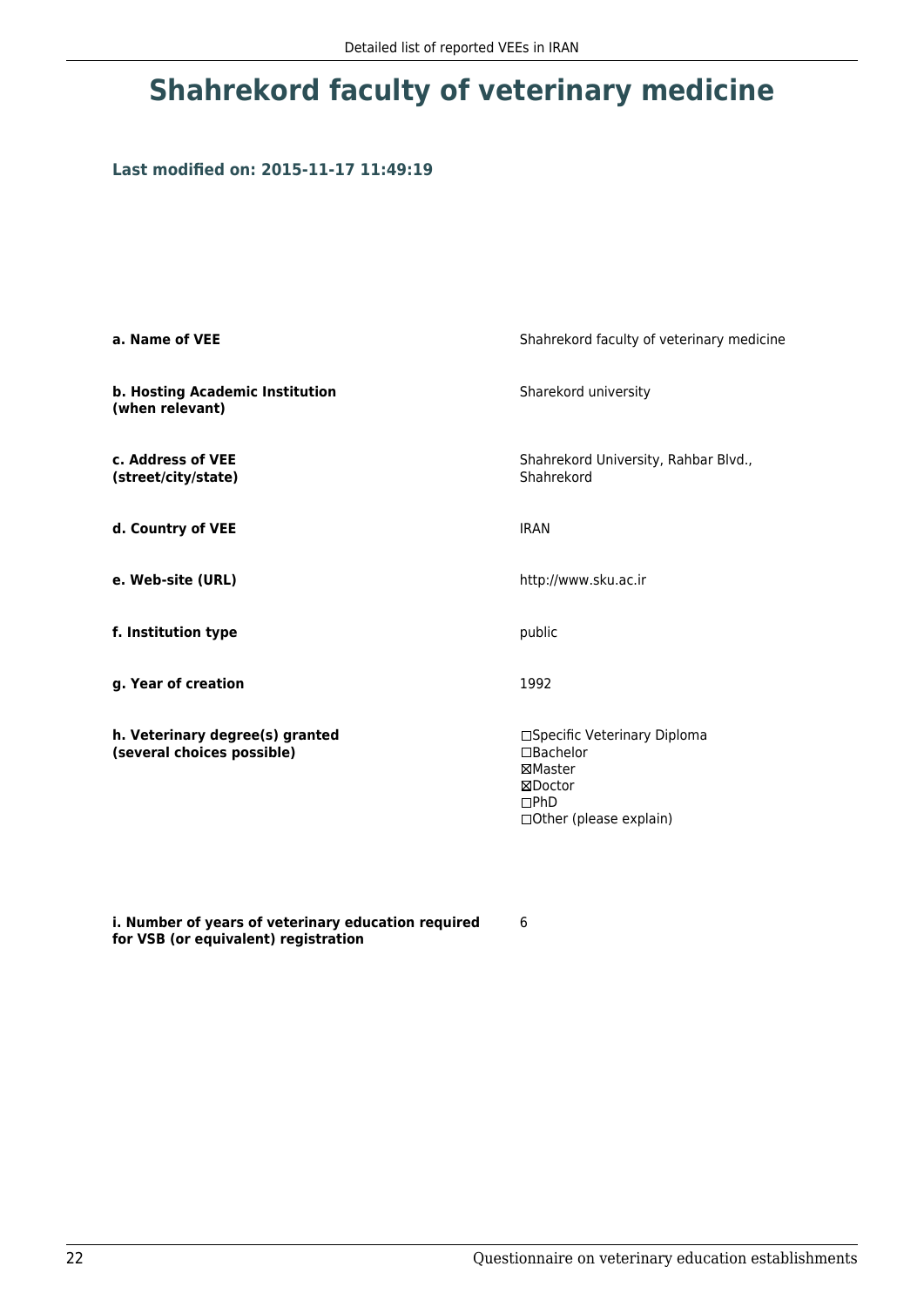|                                                                                                   | 1st Year                                                                                                                                                              | $0 - 50$                                                                                       |
|---------------------------------------------------------------------------------------------------|-----------------------------------------------------------------------------------------------------------------------------------------------------------------------|------------------------------------------------------------------------------------------------|
|                                                                                                   | 2d Year                                                                                                                                                               | $0 - 50$                                                                                       |
|                                                                                                   | 3d Year                                                                                                                                                               | $0 - 50$                                                                                       |
|                                                                                                   | 4th Year                                                                                                                                                              | $0 - 50$                                                                                       |
|                                                                                                   | 5th Year                                                                                                                                                              | $0 - 50$                                                                                       |
|                                                                                                   | 6th Year                                                                                                                                                              | $0 - 50$                                                                                       |
|                                                                                                   | 7th Year                                                                                                                                                              |                                                                                                |
| k. Average number of veterinary graduates per year<br>from the establishment                      | $0 - 50$                                                                                                                                                              |                                                                                                |
| I. Minimum education required for admission to the<br>establishment<br>(several choices possible) | ⊠High School University Entrance<br>Qualification<br>□Pre-Veterinary Science Diploma<br>□Pre-Veterinary Science Degree<br>□Other specific VEE entrance qualifications |                                                                                                |
| m. Is there a selection procedure at<br>(several choices possible)                                | ⊠National level<br>□State level<br>□Establishment level                                                                                                               |                                                                                                |
| n. National accreditation/certification/approval                                                  | Yes                                                                                                                                                                   |                                                                                                |
|                                                                                                   | <b>Accrediting agency:</b>                                                                                                                                            |                                                                                                |
|                                                                                                   | <b>Name of the Agency</b>                                                                                                                                             | Ministry of<br>science, Research<br>and Technology                                             |
|                                                                                                   | <b>Address of the</b><br><b>Agency</b>                                                                                                                                | Qods township,<br>Sanat square,<br>Khordin Street,<br>Hormozan<br>Ave, South<br>Pirouzan Alley |
|                                                                                                   | <b>Country of the</b><br><b>Agency</b>                                                                                                                                | <b>IRAN</b>                                                                                    |
|                                                                                                   | Date granted (yyyy-<br>mm-dd)                                                                                                                                         | 0000-00-00                                                                                     |
|                                                                                                   | <b>Period of validity</b><br>(years)                                                                                                                                  | $\mathbf 0$                                                                                    |
| o. Regional accreditation/certification/approval                                                  | No                                                                                                                                                                    |                                                                                                |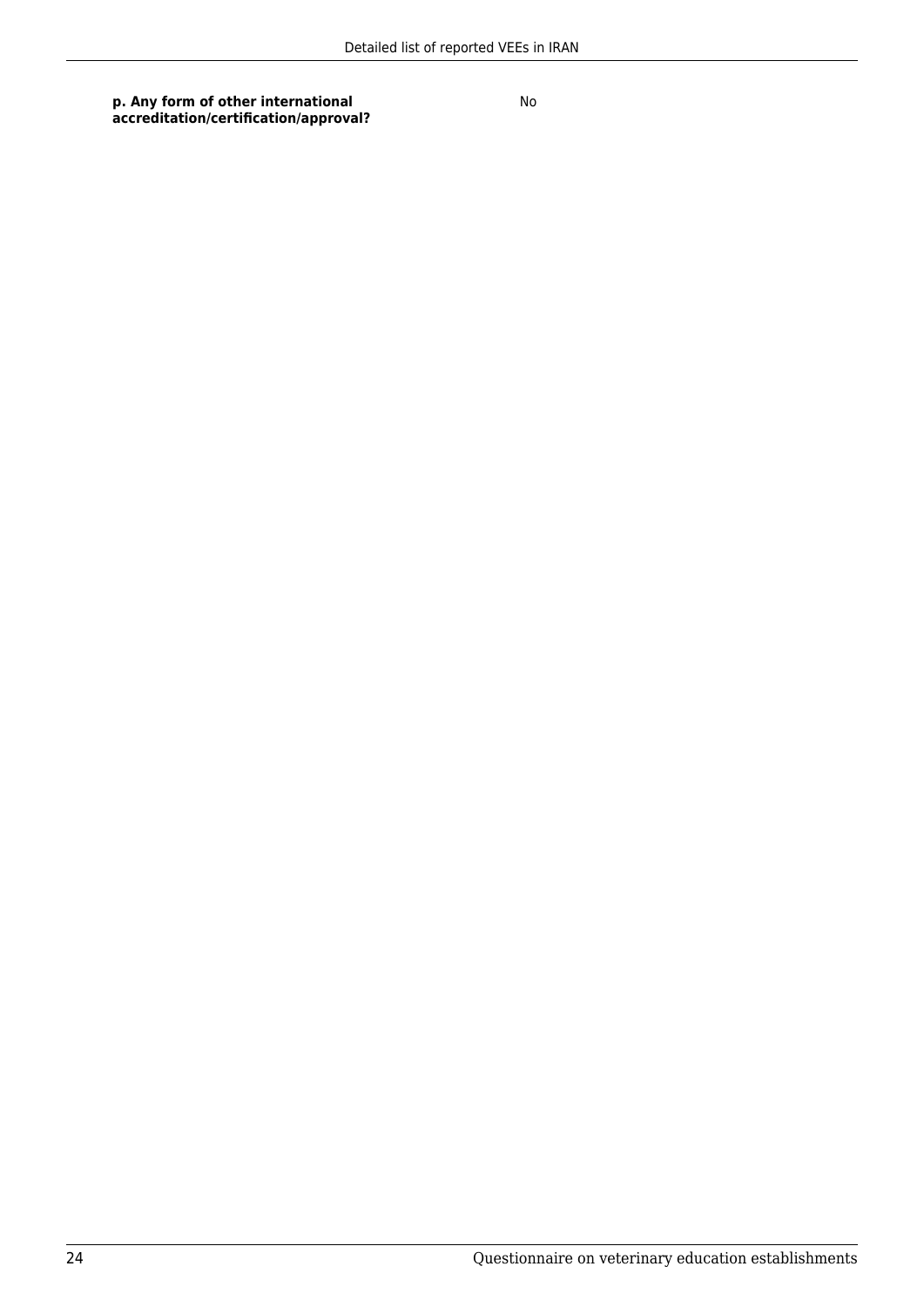# **Shiraz faculty of veterinarymedicine**

## **Last modified on: 2015-11-17 07:58:38**

| a. Name of VEE                                                | Shiraz faculty of veterinarymedicine                                                                         |  |
|---------------------------------------------------------------|--------------------------------------------------------------------------------------------------------------|--|
| b. Hosting Academic Institution<br>(when relevant)            | <b>Shiraz University</b>                                                                                     |  |
| c. Address of VEE<br>(street/city/state)                      | Bajgah - Km 12 Esfahan to Shiraz Road, Shiraz                                                                |  |
| d. Country of VEE                                             | <b>IRAN</b>                                                                                                  |  |
| e. Web-site (URL)                                             | http://www.shirazu.ac.ir/index.php?page id=156                                                               |  |
| f. Institution type                                           | public                                                                                                       |  |
| g. Year of creation                                           | 1954                                                                                                         |  |
| h. Veterinary degree(s) granted<br>(several choices possible) | □Specific Veterinary Diploma<br>□Bachelor<br>$\square$ Master<br>⊠Doctor<br>⊠PhD<br>□ Other (please explain) |  |

**i. Number of years of veterinary education required for VSB (or equivalent) registration**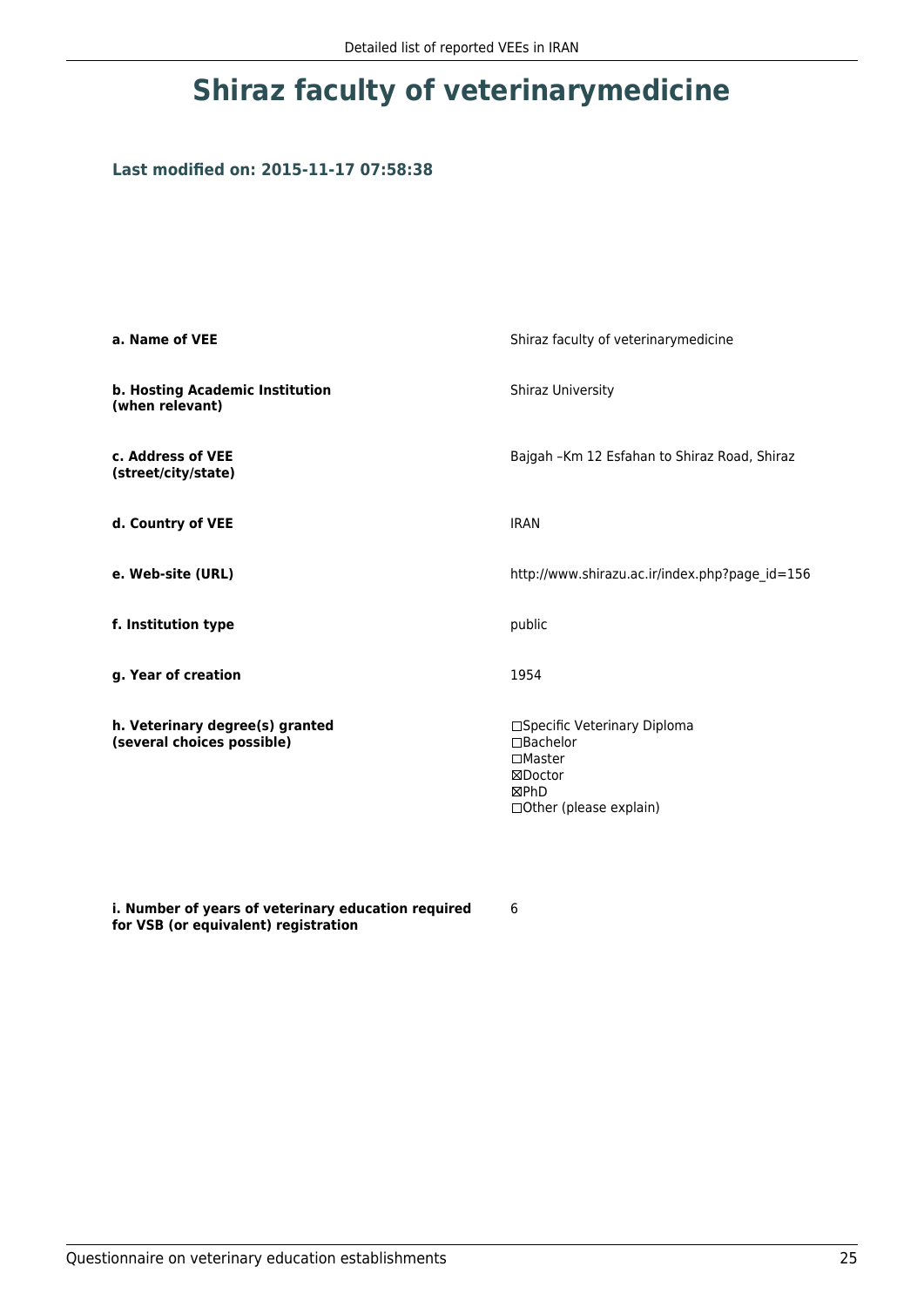|                                                                                                   | 1st Year                                                                                                                                                              | 51-100                                                                              |
|---------------------------------------------------------------------------------------------------|-----------------------------------------------------------------------------------------------------------------------------------------------------------------------|-------------------------------------------------------------------------------------|
|                                                                                                   | 2d Year                                                                                                                                                               | 51-100                                                                              |
|                                                                                                   | <b>3d Year</b>                                                                                                                                                        | 51-100                                                                              |
|                                                                                                   | 4th Year                                                                                                                                                              | 51-100                                                                              |
|                                                                                                   | 5th Year                                                                                                                                                              | 51-100                                                                              |
|                                                                                                   | 6th Year                                                                                                                                                              | 51-100                                                                              |
|                                                                                                   | 7th Year                                                                                                                                                              |                                                                                     |
| k. Average number of veterinary graduates per year<br>from the establishment                      | 51-100                                                                                                                                                                |                                                                                     |
| I. Minimum education required for admission to the<br>establishment<br>(several choices possible) | ⊠High School University Entrance<br>Qualification<br>□Pre-Veterinary Science Diploma<br>□Pre-Veterinary Science Degree<br>□Other specific VEE entrance qualifications |                                                                                     |
| m. Is there a selection procedure at<br>(several choices possible)                                | <b>⊠National level</b><br>$\Box$ State level<br>□Establishment level                                                                                                  |                                                                                     |
| n. National accreditation/certification/approval                                                  | Yes                                                                                                                                                                   |                                                                                     |
|                                                                                                   | <b>Accrediting agency:</b>                                                                                                                                            |                                                                                     |
|                                                                                                   | <b>Name of the Agency</b>                                                                                                                                             | Ministry of<br>science, Research and<br>Technology                                  |
|                                                                                                   | <b>Address of the</b><br><b>Agency</b>                                                                                                                                | Qods<br>township, Sannat, Khordin<br>street, Hormozgan<br>Ave, South Pirouzan Alley |
|                                                                                                   | Country of the<br><b>Agency</b>                                                                                                                                       | <b>IRAN</b>                                                                         |
|                                                                                                   | Date granted (yyyy-<br>mm-dd)                                                                                                                                         | 0000-00-00                                                                          |
|                                                                                                   | <b>Period of validity</b><br>(years)                                                                                                                                  | 0                                                                                   |
| o. Regional accreditation/certification/approval                                                  | No                                                                                                                                                                    |                                                                                     |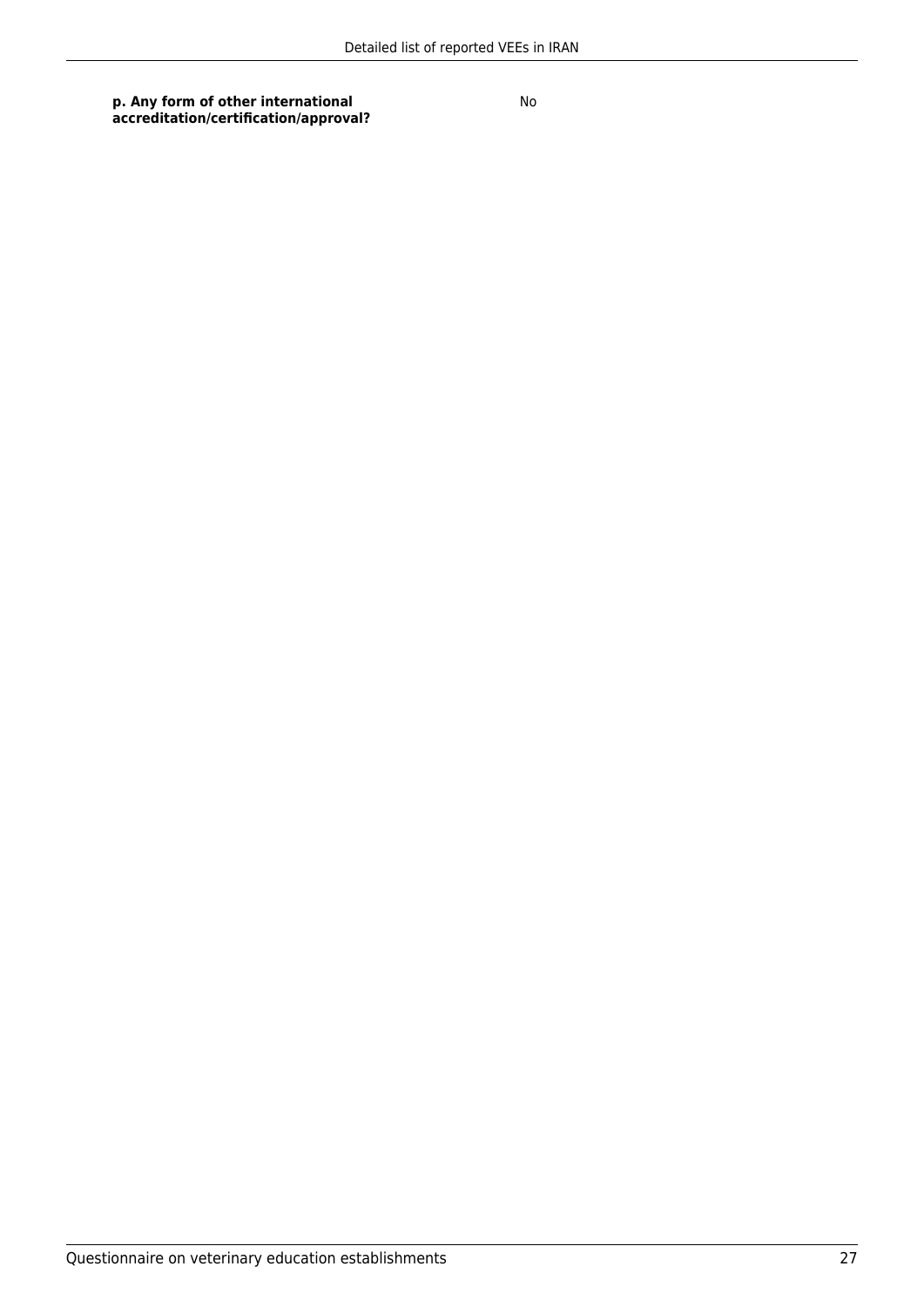# **Tabriz faculty of veterinary medicine**

## **Last modified on: 2015-11-17 10:11:11**

| a. Name of VEE                                                | Tabriz faculty of veterinary medicine                                                               |  |
|---------------------------------------------------------------|-----------------------------------------------------------------------------------------------------|--|
| b. Hosting Academic Institution<br>(when relevant)            | University of Tabriz                                                                                |  |
| c. Address of VEE<br>(street/city/state)                      | Basmanj, opposite Khavaran township, Tabriz                                                         |  |
| d. Country of VEE                                             | <b>IRAN</b>                                                                                         |  |
| e. Web-site (URL)                                             | http://veterinary.tabrizu.ac.ir                                                                     |  |
| f. Institution type                                           | public                                                                                              |  |
| g. Year of creation                                           | 1988                                                                                                |  |
| h. Veterinary degree(s) granted<br>(several choices possible) | □Specific Veterinary Diploma<br>□Bachelor<br>⊠Master<br>⊠Doctor<br>⊠PhD<br>□ Other (please explain) |  |

**i. Number of years of veterinary education required for VSB (or equivalent) registration**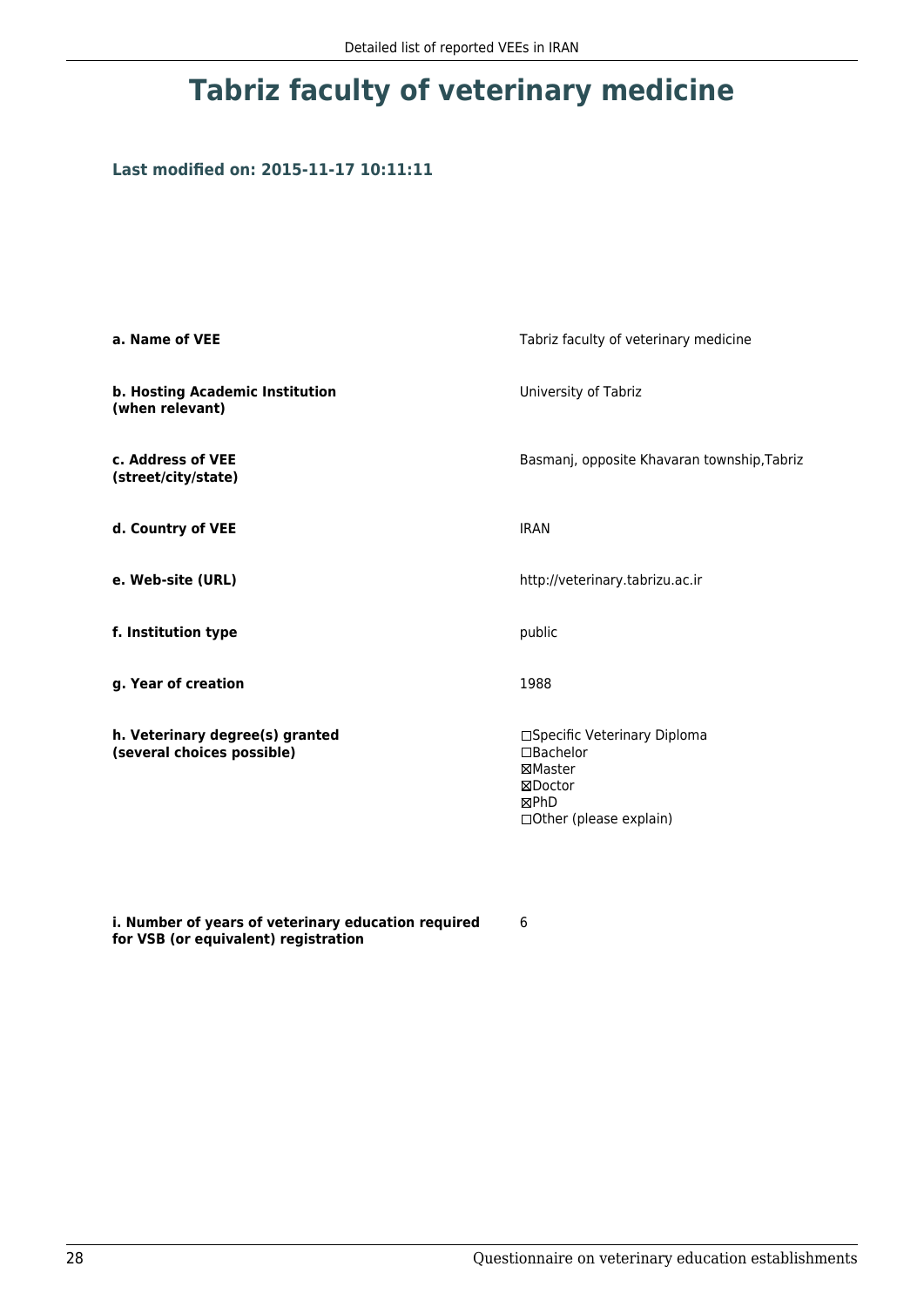|                                                                                                   | 1st Year                                                                                                                                                              | $0 - 50$                                                                                       |
|---------------------------------------------------------------------------------------------------|-----------------------------------------------------------------------------------------------------------------------------------------------------------------------|------------------------------------------------------------------------------------------------|
|                                                                                                   | 2d Year                                                                                                                                                               | $0 - 50$                                                                                       |
|                                                                                                   | 3d Year                                                                                                                                                               | $0 - 50$                                                                                       |
|                                                                                                   | 4th Year                                                                                                                                                              | $0 - 50$                                                                                       |
|                                                                                                   | <b>5th Year</b>                                                                                                                                                       | $0 - 50$                                                                                       |
|                                                                                                   | 6th Year                                                                                                                                                              | $0 - 50$                                                                                       |
|                                                                                                   | 7th Year                                                                                                                                                              |                                                                                                |
| k. Average number of veterinary graduates per year<br>from the establishment                      | $0 - 50$                                                                                                                                                              |                                                                                                |
| I. Minimum education required for admission to the<br>establishment<br>(several choices possible) | ⊠High School University Entrance<br>Qualification<br>□Pre-Veterinary Science Diploma<br>□Pre-Veterinary Science Degree<br>□Other specific VEE entrance qualifications |                                                                                                |
| m. Is there a selection procedure at<br>(several choices possible)                                | ⊠National level<br>□State level<br>□Establishment level                                                                                                               |                                                                                                |
| n. National accreditation/certification/approval                                                  | Yes                                                                                                                                                                   |                                                                                                |
|                                                                                                   | <b>Accrediting agency:</b>                                                                                                                                            |                                                                                                |
|                                                                                                   | <b>Name of the Agency</b>                                                                                                                                             | Ministry of<br>science, Research<br>and Technology                                             |
|                                                                                                   | <b>Address of the</b><br><b>Agency</b>                                                                                                                                | Qods township,<br>Sanat square,<br>Khordin Street,<br>Hormozan<br>Ave, South<br>Pirouzan Alley |
|                                                                                                   | <b>Country of the</b><br><b>Agency</b>                                                                                                                                | <b>IRAN</b>                                                                                    |
|                                                                                                   | Date granted (yyyy-<br>mm-dd)                                                                                                                                         | 0000-00-00                                                                                     |
|                                                                                                   | <b>Period of validity</b><br>(years)                                                                                                                                  | $\mathbf 0$                                                                                    |
| o. Regional accreditation/certification/approval                                                  | No                                                                                                                                                                    |                                                                                                |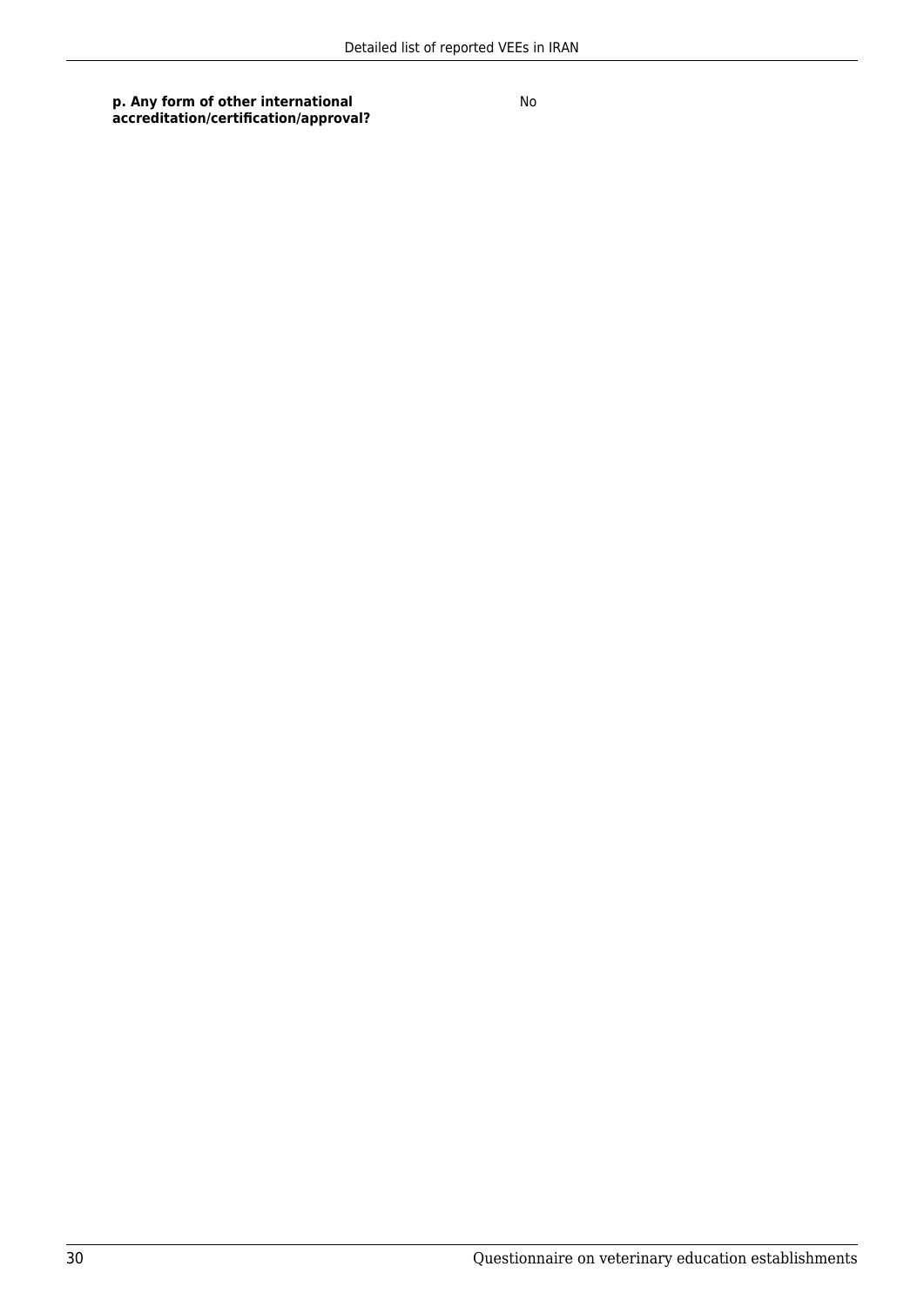# **Urmia Faculty of veterniary madicine**

## **Last modified on: 2015-11-17 08:12:28**

| a. Name of VEE                                                | Urmia Faculty of veterniary madicine                                                                       |  |
|---------------------------------------------------------------|------------------------------------------------------------------------------------------------------------|--|
| b. Hosting Academic Institution<br>(when relevant)            | Urmia University                                                                                           |  |
| c. Address of VEE<br>(street/city/state)                      | Km 11 Uremia to Sero road, University of Uremia                                                            |  |
| d. Country of VEE                                             | <b>IRAN</b>                                                                                                |  |
| e. Web-site (URL)                                             | http://www.urmia.ac.ir/dampezeshki/default.aspx                                                            |  |
| f. Institution type                                           | public                                                                                                     |  |
| g. Year of creation                                           | 1975                                                                                                       |  |
| h. Veterinary degree(s) granted<br>(several choices possible) | □Specific Veterinary Diploma<br>⊠Bachelor<br>⊠Master<br>⊠Doctor<br><b>MPhD</b><br>□ Other (please explain) |  |

**i. Number of years of veterinary education required for VSB (or equivalent) registration**